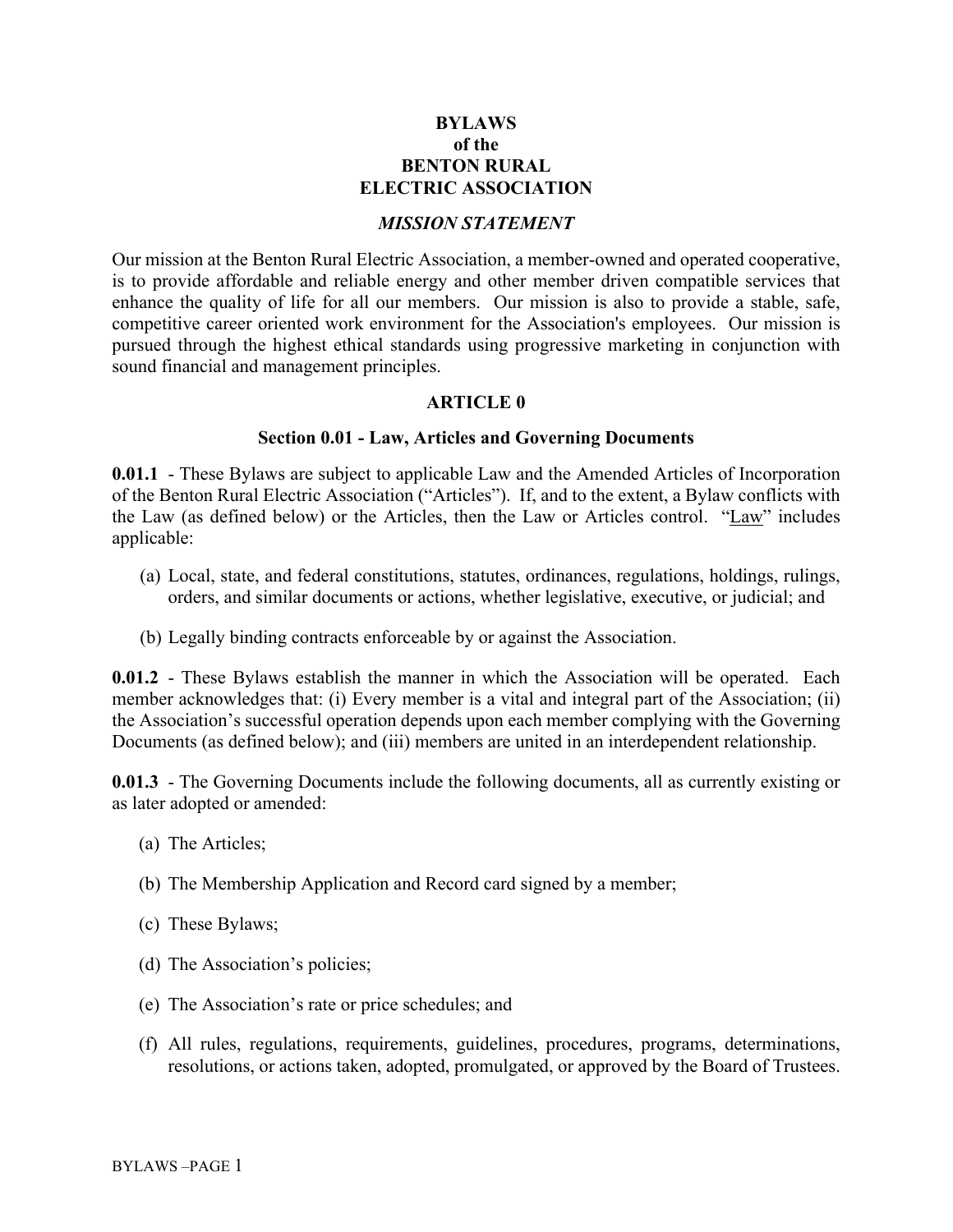## **ARTICLE I**

#### **MEMBERS**

#### **Section 1.01 - Qualifications and Obligations**

**1.01.1** - The Association shall admit any person as defined in Article V, Section 1 of the Articles who meets the qualifications and accepts the obligations of these Bylaws as a member, provided that no such person regardless of composition may have more than one (1) membership in the Association. Except as otherwise provided in these Bylaws or by the Board of Trustees, a person becomes a member of the Association and consents to being a member upon the following actions being taken:

- (a) Completion of a Membership Application and Record card;
- (b) Provides proof of legal age (18 years or older) in the case of a natural person;
- (c) The Association establishes an active electrical account in the member's name for the purchase of electric service by member at a location or locations within the geographic area served by the Association, pursuant to Section 1.02.1;
- (d) The membership application is approved by Benton REA; provided that approval of any application shall, unless such approval otherwise states, be retroactive to the date when member first receives electric service from the Association .

**1.01.2** - All members will be required and obligated as a condition of membership and as a condition of receiving and continuing to receive electric service to:

- (a) Provide proof of good credit to the satisfaction of the Association or pay a non-interest bearing Service Deposit in the amount to be determined by policies adopted by the Board of Trustees. Said deposit will be held for a minimum period of time to be determined by the Board of Trustees in which the monthly billings have been satisfactorily and timely paid, or until termination of service less any balance owing.
- (b) Pay a Contribution in Aid to Construction or Advance on Construction for all new or altered services in accordance with the Association's current Line Extension Policy as established by the Board of Trustees.
- (c) Provide the Association safe and reliable access to or use of member's property; and, pursuant to reasonable terms and conditions as specified by the Association, and without compensation from the Association, grant or convey to the Association a written easement, right-of-way, or other right or interest for use of member's property as may be determined necessary and requested by the Association, for any of the following purposes: (1) installing, constructing, inspecting, monitoring, operating, repairing, maintaining, removing, relocating, upgrading, or replacing equipment and/or facilities used in providing electric or other cooperative services to member, or to one or more other members; (2) monitoring, measuring, or maintaining electric or other cooperative services provided to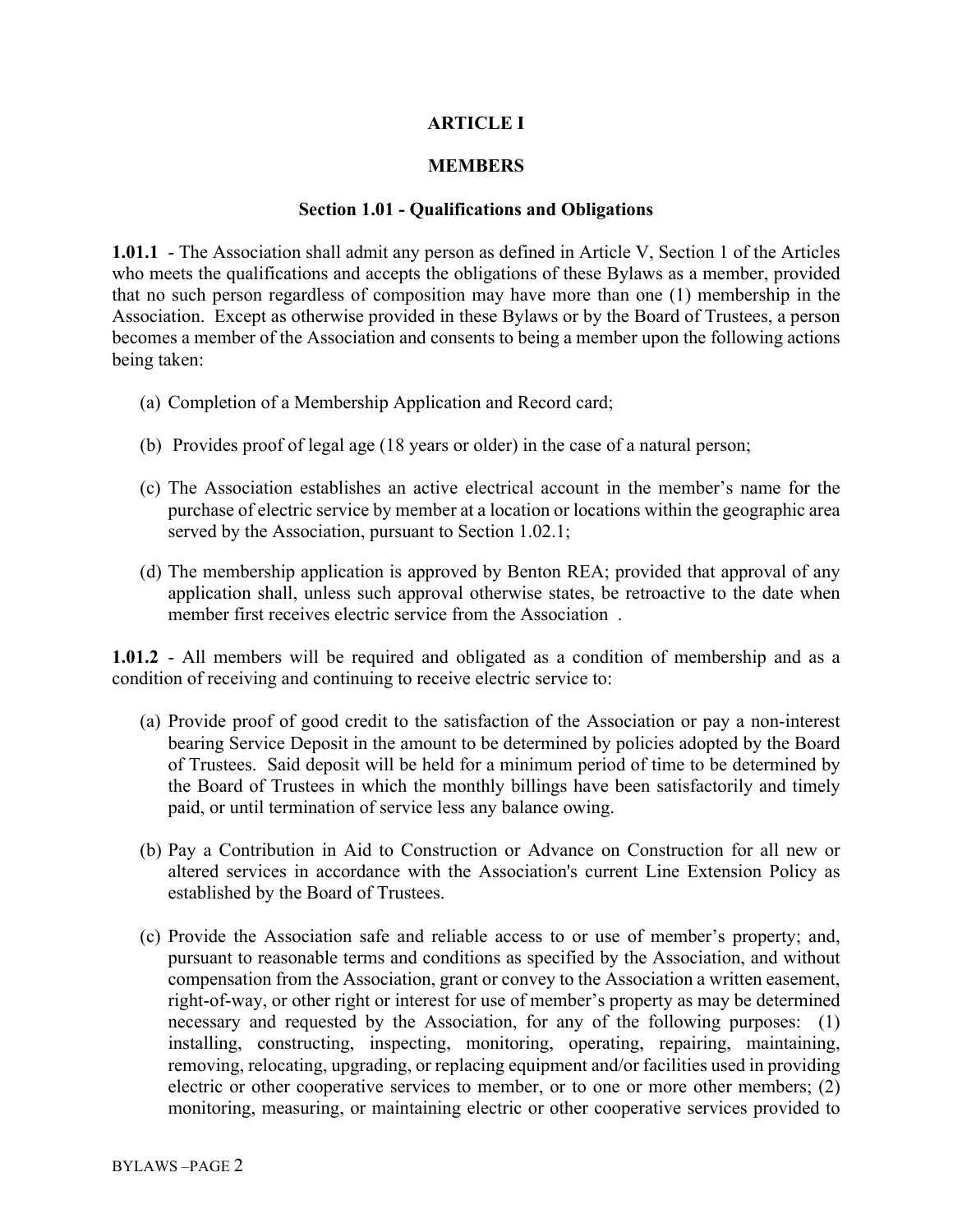member or to one or more other members; (3) authorizing, permitting, satisfying, or facilitating any obligation incurred, or right granted, by the Association regarding use of the Association's facilities and equipment, including pole attachment agreements involving third parties; or (4) as may be deemed necessary by the Association to otherwise safely, reliably, and efficiently operate the business of the Association. For purposes of this paragraph, the Association's equipment and facilities include, without limitation, cables, poles, guy wires, conduits, transformers, switches, vaults and all other devices, accessories and appurtenances which the Association determines to be necessary and appropriate to operating and maintaining its electric system, whether above or below the ground. Such easements and rights of way shall include, without limitation, a right of access and entry over and across lands owned or controlled by the member, with the right and permission to enter upon said lands for the survey, location, construction, reconstruction, enlargement, maintenance and repair of such equipment and facilities. This shall also include the clearing of obstructions within the easement upon request of the Association based upon reasonable terms and conditions.

- (d) Participate in required Association load management programs. Each member shall participate in any required program and comply with related rates and service rules and regulations that may be established by the Association to enhance load management, utilize electric energy more efficiently, conserve electric energy or to conduct load research.
- (e) Comply with the Governing Documents, and to pay the Association for any damages, costs, or expenses, including attorney's fees and legal expenses, caused by or associated with the member's failure to comply with the Governing Documents. A member who fails to comply with the Governing Documents shall be deemed "not in good standing" and the Association may, after any required notice, thereupon suspend or terminate the provision of electric service or any other cooperative services provided to the member as provided in these Bylaws and in the Governing Documents. Regardless of whether money damages are available or adequate, the Association may bring and maintain a legal action to enjoin a member from violating the Governing Documents; and/or bring and maintain a legal action to order a member to comply with the Governing Documents.

**1.01.3** - Residents of legal age of the same household may jointly become a member and their application for a joint membership may be accepted in accordance with the foregoing provisions of this section, provided that each such resident complies with the provisions of the above subsections 1.01.1 and 1.01.2. The Membership Application and Record card must have signatures of all members of the joint membership in order to be considered a joint membership. The term "member" as used in these Bylaws shall be deemed to include residents of legal age of the same household holding a joint membership and any provisions relating to the rights and liabilities of membership shall apply to each of the holders of a joint membership. Individuals holding a joint membership shall be individually and jointly liable for the membership liabilities contained herein, until notifying the Association in writing of their withdrawal from the joint membership. Such withdrawal from the joint membership shall not affect the rights, privileges or obligations of the remaining individuals of the joint membership nor relieve any withdrawing individual from liabilities incurred prior to their withdrawal. Without limiting the generality of the foregoing, the effect of the hereinafter-specified actions by or in respect of the holders of a joint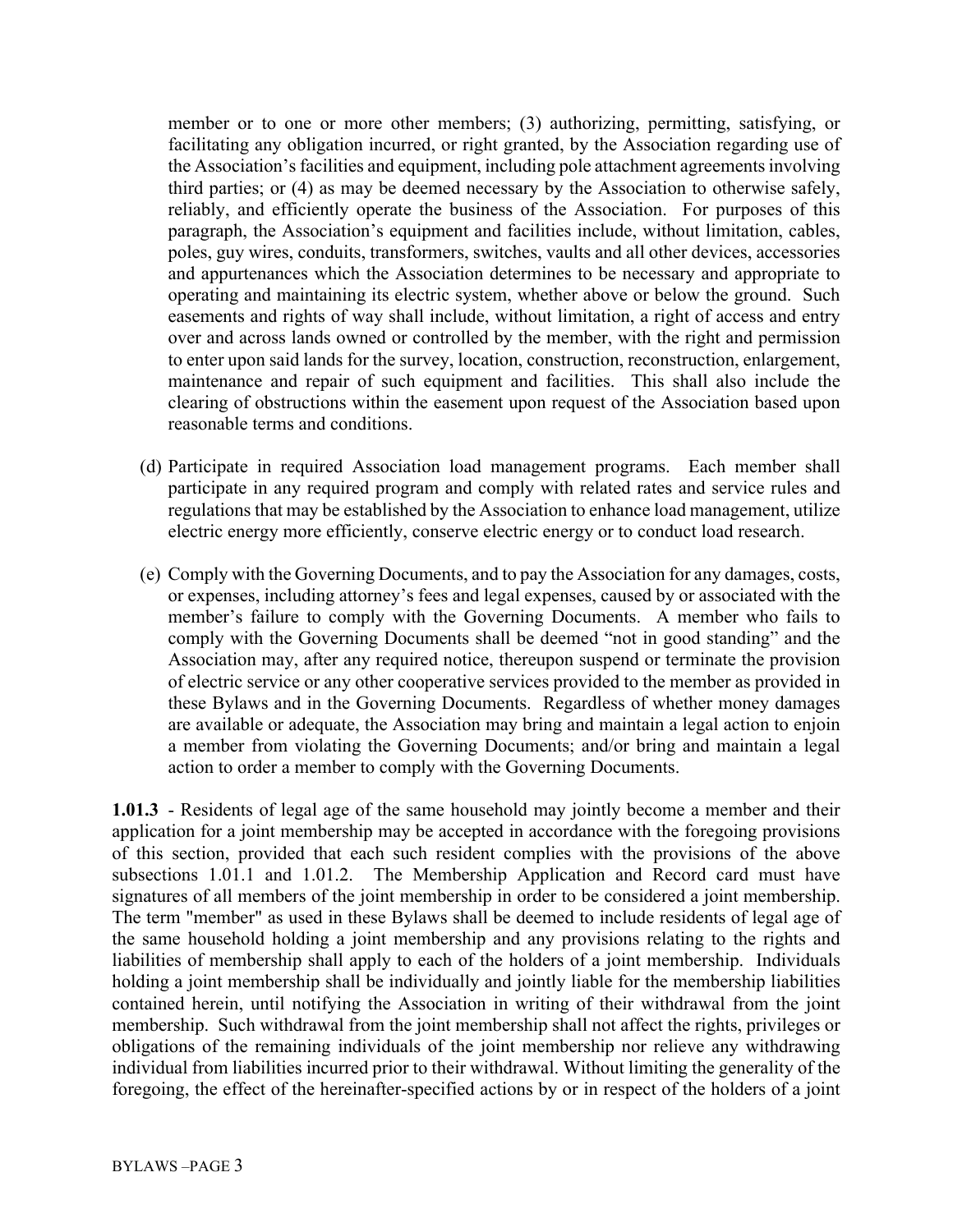membership shall be as follows:

- (a) The presence at a meeting of any individual of a joint membership shall be regarded as the presence of one member and shall constitute a waiver of notice of the meeting by such joint membership;
- (b) The vote of a joint membership shall constitute one member vote;
- (c) A waiver of notice signed by any individual of a joint membership shall constitute a waiver by the entire joint membership;
- (d) Notice to any individual of a joint membership shall constitute notice to such joint membership;
- (e) Only one individual of a joint membership may run for or serve on the Board of Trustees at any time, provided that such individual meets the qualifications for such position.

A membership may be converted to a joint membership upon the written request of the holder thereof and the individual(s) creating the joint membership, and upon compliance with all requirements of this section.

If an individual of a joint membership dies, the membership shall automatically be transferred to the surviving joint member(s).

**1.01.4** - Membership in the Association shall be evidenced by a "Membership Application and Record" card on file, which shall be in such form and shall contain such provisions as shall be determined by the Board of Trustees. Every member thereby has agreed to comply with and be bound by the Governing Documents.

### **Section 1.02 - Purchase of Electric Energy**

**1.02.1** - Except as otherwise provided by Law or the Governing Documents and subject to Section 1.02.1(b), each member shall purchase from the Association all of the electric energy needed by member for use in the Association's service area, pursuant to the following provisions:

- (a) Member reserves the right to self-generate a portion or all of the member's electric needs, with such generation located within the Association's service area, subject to the member paying the Association a cost for standby power including costs for modifying the installed services which are being replaced or may be replaced by the member's own generation capability, and any costs including wholesale power costs attributable to the member which will become stranded as a result of the actions of the member. Production or use of electric energy on such site, regardless of the resource, shall be inter-connected with Association facilities, and shall be subject to appropriate regulations as shall be fixed by the Board of Trustees.
- (b) Each member shall pay for electric service at rates which shall be fixed by the Board of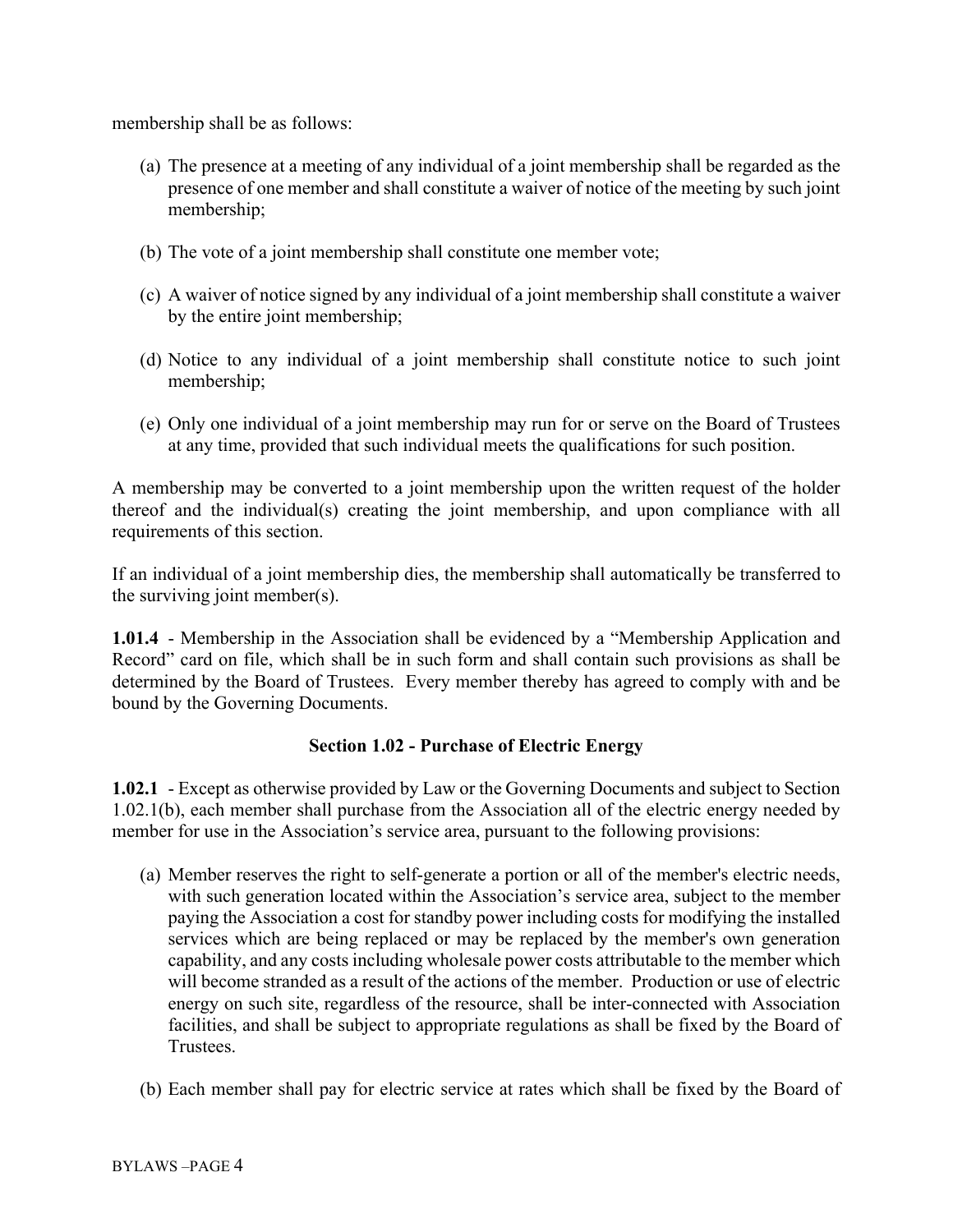Trustees, provided, however, that the Board of Trustees may limit the amount of electric energy which the Association shall be required to furnish to any one member.

- (c) Each member shall pay to the Association such minimum amount per month regardless of the amount of electric energy consumed, as shall be fixed by the Board of Trustees.
- (d) Each member shall also pay all amounts billed by the Association to the member when the same shall become due and payable.
- (e) The Association shall not be liable for any losses or damages to persons or property associated with operation of member owned generation.

**1.02.2** - The amounts billed for services in excess of the cost of such services (excluding any taxes paid) are furnished by members as capital and each member shall be credited with the capital so furnished as provided in these Bylaws.

**1.02.3** - All delinquent accounts may be charged interest from the date of delinquency at a rate to be fixed by the Board of Trustees.

**1.02.4** - The Association may agree to purchase, exchange, or sell electric energy with a nonmember electric power utility or company.

## **Section 1.03 - Non-liability for Debts of the Association**

**1.03.1** - The private property of the members shall be exempt from execution for debts of the Association and no member shall be individually liable or responsible for any debts or liabilities of the Association.

### **Section 1.04 - Active and Inactive Membership**

**1.04.1** - A membership may be active or inactive. An active member is a member who has an account for retail electric service and is presently receiving retail electric service from the Association. An active member is in "good standing" if the member is in compliance with the Governing Documents. An active member is "not in good standing" if the member is not in compliance with the Governing Documents. An inactive member is a member who is not presently receiving retail electric service from the Association, whether or not the member has an account for electric service and regardless of whether the termination of service is temporary or permanent or voluntary or involuntary. The membership number of the inactive member shall be held and not again assigned except to the inactive member who held such number if they reestablish an active account by applying for and qualifying to receive retail electric service from the Association.

### **Section 1.05 - Transfer of Membership Interest; and Suspension or Termination of Service**

### **1.05.1**

(a) If an active member is not in good standing as defined in Section 1.04.1, the Association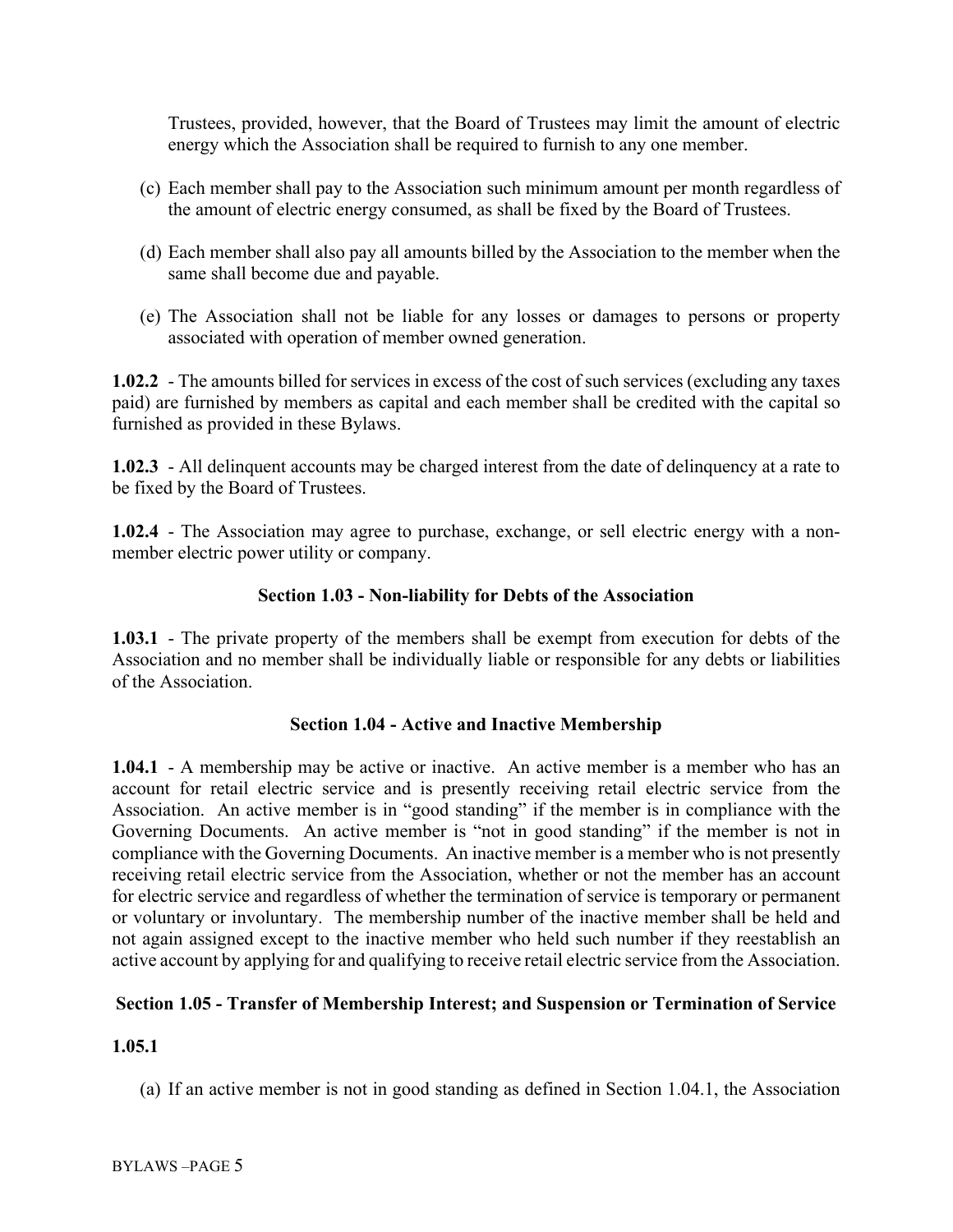may elect, after any required notice, to suspend or terminate the provision of retail electric service to the member. If the member continues to be not in good standing, the Board of Trustees may, after giving written notice to the member and providing the member an opportunity to comment on the reasons why the member is not in good standing, expel the member from the Association. Nothing in this paragraph is intended to limit the Association's right to pursue remedies at law or in equity in addition to suspension or termination of service, all of which are expressly reserved.

- (b) If an active member is not in good standing, the Association may, in its discretion elect to continue to provide retail electric service to the member; however, the Association may, after written notice to such member, suspend any rights of membership of an active member who is not in good standing and the Association may establish rate schedules and terms of service applicable to active members who are not in good standing that are different from the rates and terms of service applicable to active members in good standing, all as determined by the Board of Trustees.
- (c) If an entity member ceases to exist or withdraws or is expelled from the Association and no longer receives electric service from the Association, the membership of such entity member shall be deemed to be inactive.
- (d) If a member dies and there is no joint membership, the membership shall be deemed inactive, provided, electric service may continue to be provided under the membership of the deceased member at the request of the estate or the legal representative of the deceased member until the estate is wound up or closed, if the estate or the legal representative of the estate provides a suitable guaranty of payment of any charges for continuing electric service.

An inactive member or a member's estate is not released from the debts or liabilities of such member to the Association.

- (e) Notwithstanding any provision in these Bylaws, the Association may suspend or terminate retail electric service to any active member as provided in the Association policies or as determined by the Board of Trustees for good cause.
- (f) A membership interest in the Association shall not be transferable except as provided herein:
	- i. A membership may be transferred by a member to his or her spouse. Upon written request, a membership may be transferred by a member of a joint membership to other members of a joint membership upon the written request of such member and such other joint members in accordance with the provisions of Section 1.01.1, and Section 1.01.2 of this article. Such transfer shall be made and recorded in the records of the Association representing the membership so transferred.
	- ii. When a membership is held jointly by residents of the same household, upon the death or withdrawal of an individual, such membership shall be held solely by the surviving joint member(s) with the same effect as though such membership had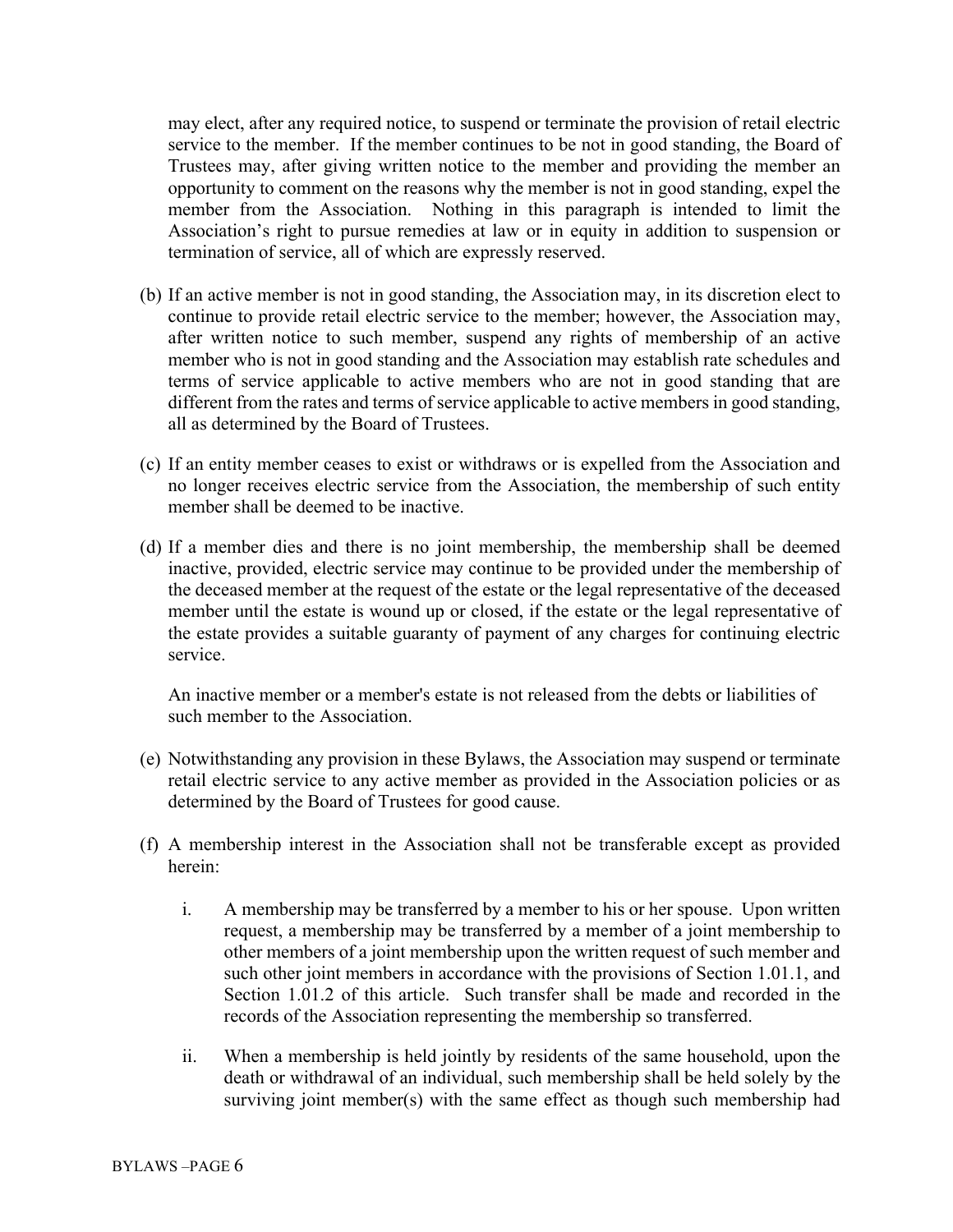been issued to the surviving joint member(s); provided, however, that the estate of the deceased shall not be released from payment of any membership debts or liabilities to the Association.

(g) Other than as provided for under Section 1.02.4, upon discovery that the Association has been furnishing electric service to any entity other than a member, the Association shall provide a 60 day notice for the entity to become a member, and for the Board of Trustees to approve the membership retroactively to the date on which such entity first began receiving such service, in which event the Association, to the extent practicable, shall correct its membership and all related records accordingly. If the entity fails to become a member within the notice period, the Association may cease furnishing such service.

## **Section 1.06 - Responsibility for Protecting Association Facilities; Indemnification for Meter Tampering, etc.**

**1.06.1** - Each member shall make available to the Association a suitable site as determined by the Association, where the Association may place its physical facilities for the furnishing and metering of electric service and shall permit the Association's authorized employees, agents and independent contractors to have access for reading, testing, inspection, maintenance, replacement, relocation or repair of such facilities at all reasonable times. As part of the consideration for such service, each member shall be responsible for such facilities so located and shall not interfere with, impair the operation of or cause damage to such facilities, and shall use their best efforts to prevent others from doing so. In addition to the Association's remedies under Section 1.05, in the event such facilities are interfered with, impaired in their operation or damaged by the member, or by any other person when the member's reasonable care and surveillance could have prevented such, the member shall indemnify the Association and any other person against death, injury, loss or damage resulting therefrom, including but not limited to the Association's cost of repairing, replacing or relocating any such facilities and its loss, if any, of revenues resulting from errors in billing computations. In no event shall the responsibility of the Association extend beyond the point at which its service wires are attached to the meter loop provided for measuring electricity used on such premises, or beyond the combination circuit breaker-meter base panel, except that the Association shall, in accordance with its applicable service rules and regulations, indemnify the member for any overcharges for service that may result from a malfunctioning of its metering equipment or billing computation errors, without interest.

**1.06.2** - Interconnection with and operation of the member's facilities with the Association's system shall not cause any reduction in the quality or reliability of service provided to other Association members. This includes, but is not limited to, abnormal voltages, voltage fluctuations and/or harmonic content that causes interference with other member or Association equipment. Upon notification, the member shall cause such disturbances created by or through their facilities to be remedied at such member's expense thus restoring the quality of service provided by the Association to its original state prior to the member's interconnection with the Association facilities. Failure on the part of the member to remedy such quality of service disturbances within ninety (90) days from initial notification may result in the member being disconnected from the Association's facilities.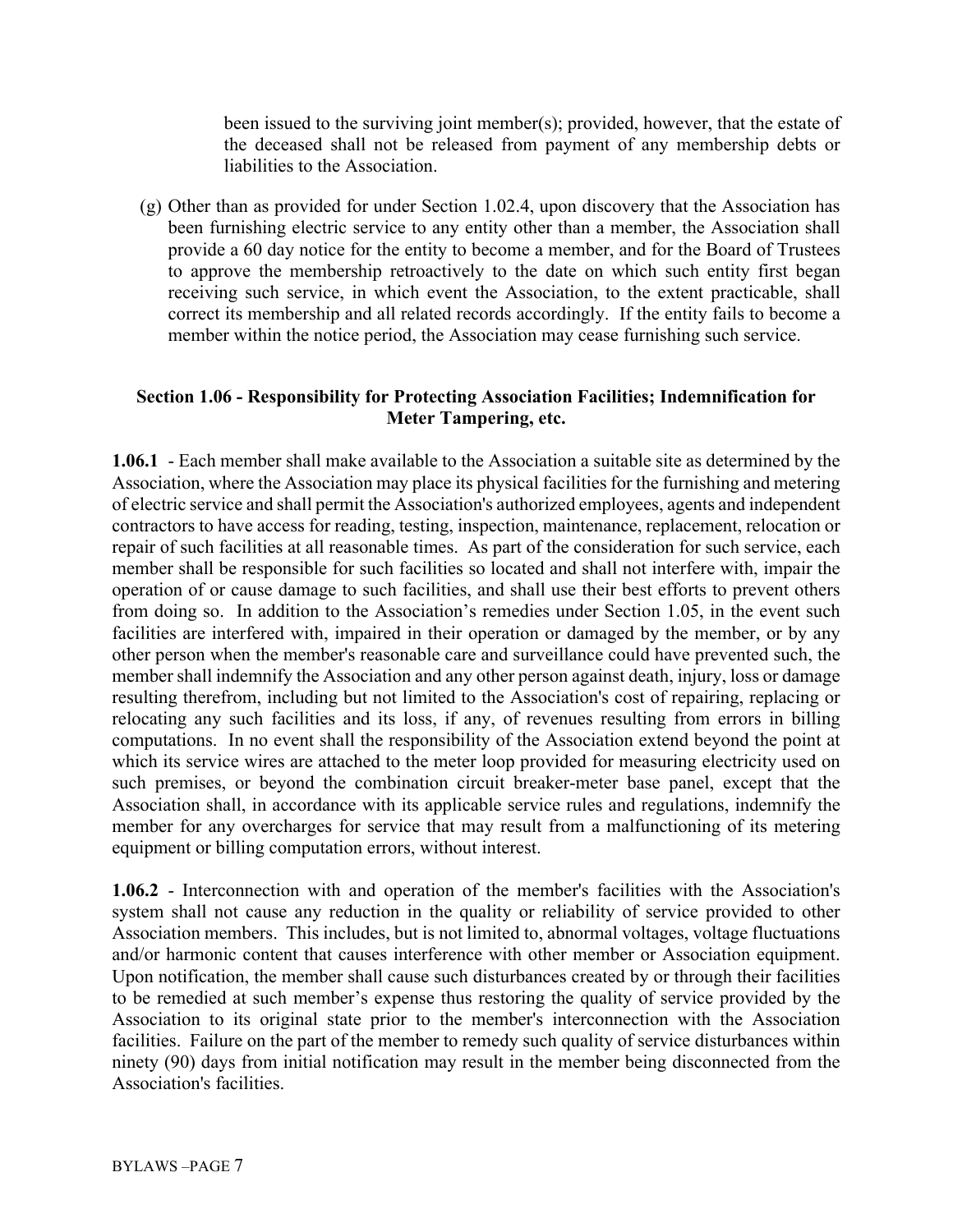## **ARTICLE II**

## **MEETING OF MEMBERS**

#### **Section 2.01 - Annual Meeting**

**2.01.1** - The annual meeting of the members shall be held on such date, during any month of each calendar year, at such place within a county served by the Association, as selected by the Board of Trustees and which shall be designated in the notice of the meeting, for the purpose of electing Trustees, passing upon reports for the previous fiscal year and transacting such other business as may come before the meeting. It shall be the responsibility of the Trustees to make adequate plans and preparations for the annual meeting. Failure to hold the annual meeting at the designated time shall not work a forfeiture or dissolution of the Association. The Association may make the annual meeting of members accessible to members electronically for purposes of viewing only, with no electronic voting or other participation allowed. Members viewing the annual meeting electronically will not count for purposes of determining a quorum for such meeting.

### **Section 2.02 Special Meetings**

**2.02.1** - Special meetings of the members may be called by resolution of the Board of Trustees, and it shall thereupon be the duty of the Secretary to cause notice of such meeting to be given as hereinafter provided. Special meetings of the members may be held at any place within a county served by the Association, as designated by the Trustees, and shall be specified in the notice of the special meeting.

**2.02.2** – The Board of Trustees may elect, for any special meeting of the members convened pursuant to this Section 2.02 and at which the members in attendance will not vote on any topic, to provide audio and/or video access to such meeting, so long as members electing to access the meeting in such manner are able to submit comments, pose questions and receive answers in a manner reasonably equivalent to those members physically attending the meeting.

### **Section 2.03 - Notice of Members Meeting**

**2.03.1** - Written or printed notice stating the place, day and hour of the member meeting and, in case of a special meeting or an annual meeting of the members at which business requiring special notice is to be transacted, the purpose or purposes for which the meeting is called, shall be delivered not less than ten consecutive days nor more than fifty consecutive days before the date of the meeting, either personally or by mail, by or at the direction of the Secretary, or upon a default in duty by the Secretary, by the persons calling the meeting, to each member. If mailed, such notice shall be deemed to be delivered when deposited in the United States mail, addressed to the member at their address as it appears on the records of the Association, with postage thereon prepaid. The failure of any member to receive notice of an annual meeting or a special meeting of the members shall not invalidate any action which may be taken by the members at any such meeting. The attendance of any member at any meeting shall constitute a waiver of notice of such meeting, except in case a member shall attend a meeting for the express purpose of objecting to the transaction of any business because the meeting shall not have been lawfully called or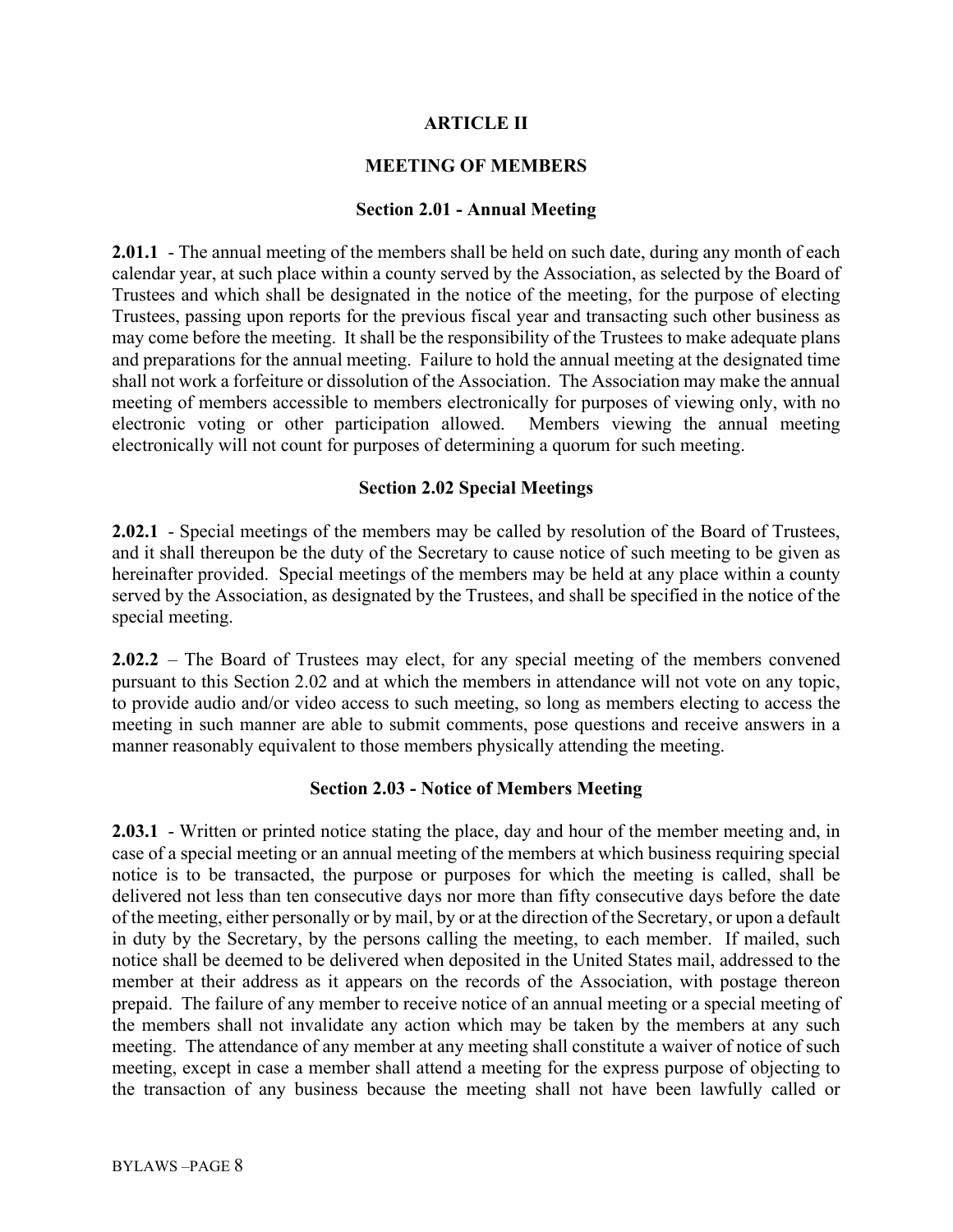convened.

## **Section 2.04 - Quorum**

**2.04.1** - Except as otherwise required by law, five or more members present in person shall constitute a quorum for the transaction of business at all meetings of the members. If less than a quorum is present at any meeting, a majority of those present may adjourn the meeting without further notice.

## **Section 2.05 - Voting**

**2.05.1** - Each member, including each joint membership, shall be entitled to one (1) vote and not more upon each matter submitted to a vote at a meeting of the members.

**2.05.2** - Voting by members, other than members who are natural persons, shall be allowed upon the presentation to the Association prior to or upon registration at each member meeting, of satisfactory evidence entitling the person presenting this evidence to vote as a representative of the member.

**2.05.3** - Members may vote by mail-in ballot only on proposed changes to the Articles, sale of Association assets or election of Trustees.

**2.05.4** - All solicitation for votes by mail-in ballot regarding proposed changes to the Articles or the sale of Association assets shall: (i) include the minimum number of responses needed to take action by mail-in ballot; (ii) state the percentage of approvals necessary to approve each matter; and (iii) specify the time by which a mail-in ballot must be received by the Association in order to be valid and counted. All solicitations for votes to elect a Trustee shall: (i) state the names of the candidates and the district in which they are running; (ii) state the date and location of the annual meeting at which the results will be announced; (iii) state the manner in which a member may vote (one member/one vote, preferential voting); and (iv) specify the time by which a mail-in ballot must be received by the Association in order to be valid and counted.

**2.05.5** - A mail-in ballot cannot be revoked or amended, and to be valid must be delivered to the United States Postal Service postage prepaid and received by the Association or its designee prior to the deadline as established in the mail-in ballot information.

**2.05.6** - Prior to voting upon any action which would give rise to dissenters' rights under Chapter 23B.13 of the Revised Code of Washington, the Board of Trustees must review, approve and recommend such action to the members. Merger or consolidation of the Association, whether or not the Association is the surviving entity, or dissolution or sale of the Association are examples of action which give rise to dissenters' rights.

### **Section 2.06 - Proxies**

**2.06.1** - At all meetings of members, a member may vote by proxy executed in writing by the member, limited, however, to those matters of business only as specifically stated in the notice of meeting for which the proxy is given, and excluding the election of Trustees. Such proxy shall be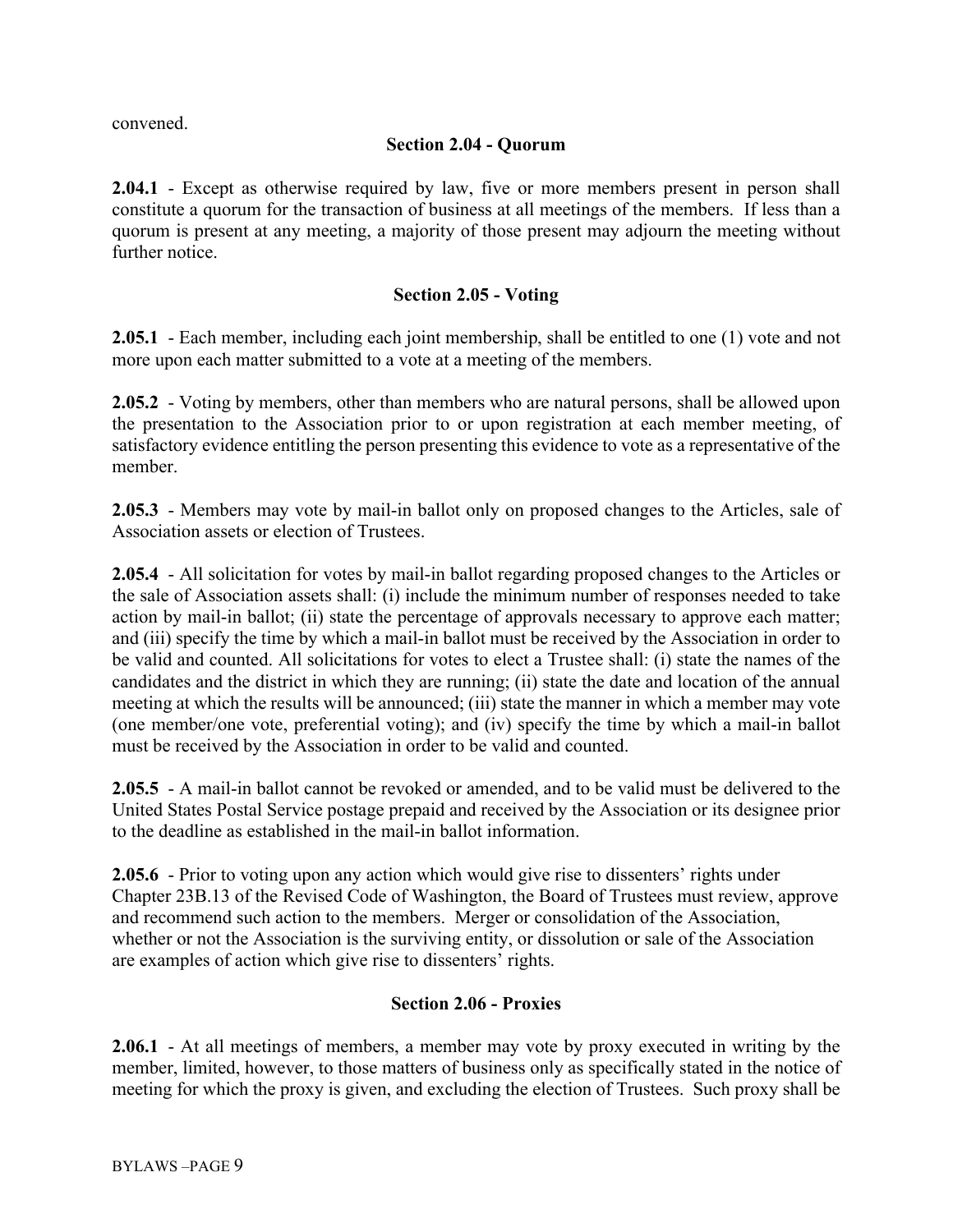filed with the Secretary before or at the time of the meeting. No proxy shall be voted at any meeting of the members unless it shall designate the particular meeting at which it is to be voted, and no proxy shall be voted at any meeting other than the one so designated. No person shall vote as proxy for more than three (3) members at any meeting of the members, and no person shall vote as proxy who is not a qualified voter of the Association. No proxy shall be valid after sixty (60) days from the date of its execution. The presence of a member at a meeting of the members, or a qualified mail-in ballot, shall revoke a proxy theretofore executed by them and such member shall be entitled to vote at such meeting in the same manner and with the same effect as if they had not executed a proxy.

## **Section 2.07 – Order of Business**

**2.07.1** - The order of business at the annual meeting of the members, and so far as possible at all other meetings of the members, shall be essentially as follows:

- (a) Acceptance of meeting registration book to determine quorum.
- (b) Reading of the notice of the meeting, or the waiver or waivers of notice of the meeting, as the case may be.
- (c) Remind members that the minutes posted in the meeting hall have been approved by the Board of Trustees, but that errors in minutes can be corrected at any time, even after approval or reading of unapproved minutes of previous meetings of the members and the taking of necessary action thereon.
- (d) Presentation and consideration of, and acting upon, reports of the officers, Trustees and committees.
- (e) Election of Trustees.
- (f) Unfinished business.
- (g) New business.
- (h) Adjournments.

The President or presiding officer may amend the order of business at the annual meeting including the presentation of door prizes.

### **Section 2.08 – Emergency Authorities and Procedures**

**2.08.1** – The emergency authorities and procedures set forth in this Section 2.08 will take effect and be available for conducting the annual meeting of members and membership voting only after the Board of Trustees has declared by resolution duly adopted that an emergency exists which necessitates the use of these emergency authorities and procedures pursuant to this Section 2.08. The declaration of an emergency by the Board of Trustees must be based on circumstances beyond the reasonable control of Benton REA, and which circumstances make conducting the annual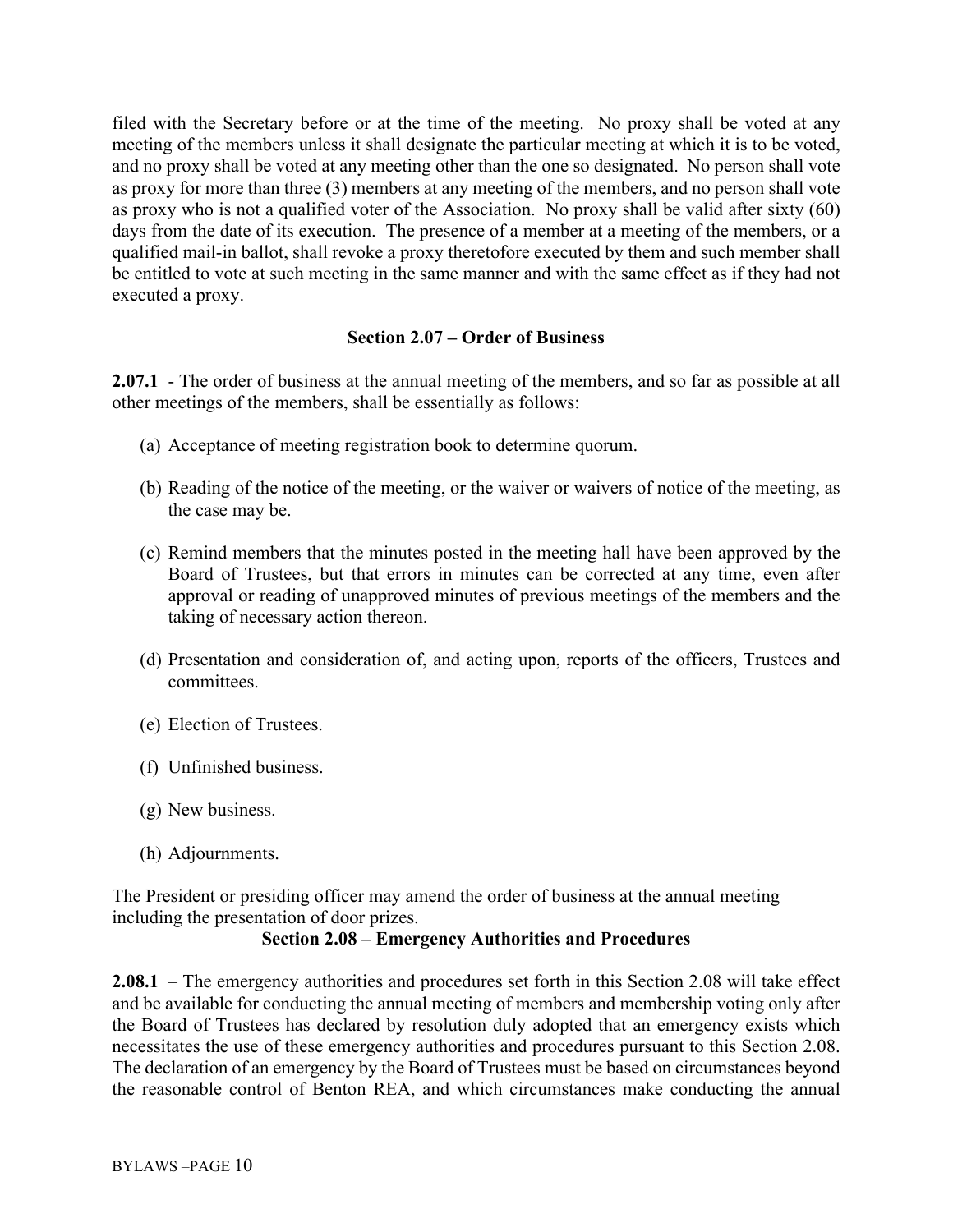meeting of members and membership voting absent such emergency authorities and procedures impracticable, overly burdensome or too costly. For the duration of such emergency, the emergency authorities and procedures set forth in this Section 2.08 shall be effective notwithstanding any other provision of these Bylaws to the contrary. These emergency authorities and procedures will cease being available when the Board of Trustees determines that the circumstances that prompted the declaration of an emergency no longer exist.

**2.08.2** - When utilizing the emergency authorities and procedures set forth in this Section 2.08, Benton REA staff will strive to conduct such annual meeting of members and membership voting in a manner that facilitates member participation to the extent practicable, while ensuring that only members are permitted to exercise membership rights, such as voting for Trustees and at the annual meeting of members.

**2.08.3** - The annual meeting of members may be held in either Benton or Yakima Counties, and with the approval of the Board of Trustees in a county in either Washington or Oregon that is contiguous to Yakima or Benton Counties.

**2.08.4** – If the annual meeting of members is in a county other than Benton or Yakima Counties, then in such event members must be provided the option to access such meeting and participate by electronic and/or other means. Such participation may include, but not be limited to, audio and/or visual access to the meeting as it is being conducted, electronic and/or other access to all documents made available to the membership for the meeting, and the ability to provide comments and to vote on matters on the annual meeting agenda for which membership voting and/or comment is required or permitted.

**2.08.5** – If the emergent circumstances make an in-person annual meeting of the members impracticable, then with the approval of the Board of Trustees, the in-person annual meeting of members can be replaced with an annual meeting of members conducted virtually using electronic and/or other means. In such case, members must be able to participate in the annual meeting by electronic and/or other means. Such participation must include, but not be limited to, audio and/or visual access to the meeting as it is being conducted, electronic and/or other access to all documents made available to the membership for the meeting, and the ability to vote and/or comment on matters on the annual meeting agenda for which membership voting and/or comment is required or permitted.

**2.08.6** – When an annual meeting of members is conducted pursuant to Subsection 2.08.5, voting for trustees will be permitted by mail-in ballot and by electronic and/or other means. In such case, electronic, mail-in and/or other ballots must be received by the Association on the deadline(s) as established for mail-in and for electronic and/or other ballots.

**2.08.7** – Whenever voting by members on any matter is permitted pursuant to this Section 2.08 to be done electronically, such electronic voting must be subject to sufficient safeguards to reasonably protect the integrity of the voting process.

**2.08.8** – Whenever this Section 2.08 is invoked, the Board may in the exercise of its discretion revise ballot submission deadlines previously established for Trustee elections, and establish new and/or different ballot submission deadlines for different methods of voting as the Board determines to be appropriate under the emergent circumstances.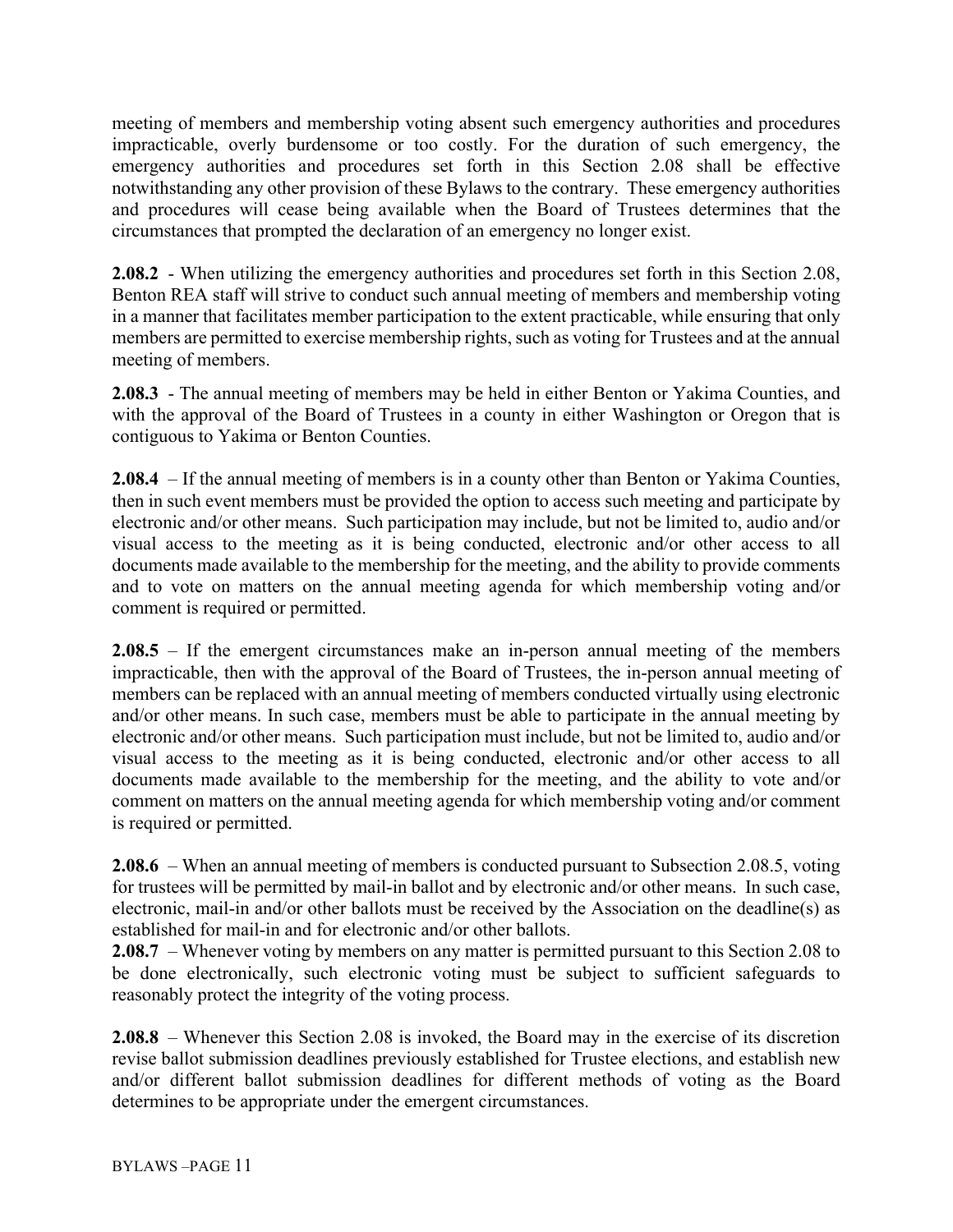**2.08.9 –** When an annual meeting of members is conducted pursuant to Subsection 2.08.3 or Subsection 2.08.5, attendance by a member in that meeting by electronic and/or other means will count as a member present for purposes of determining a quorum for such meeting.

**2.08.10** – In addition to the foregoing, the Board of Trustees may authorize the use of alternative approaches to the requirements and procedures set forth in Articles II and III if the Board of Trustees determines in its sole discretion that such alternative approaches are necessary and appropriate due to the emergent circumstances in order to conduct the annual meeting of members and membership voting. Such alternative approaches include: i) posting the list of Trustee candidates electronically, by mail or by other means; ii) delivering reports and materials for the annual meeting to members electronically, by mail or by other means; iii) revising the agenda for the annual meeting of members by eliminating and/or consolidating items, and authorizing one Officer to make some or all presentations and reports; iv) authorizing the delivery of ballots by members voting for Trustees at sites other than at the site of the annual meeting of members; and v) authorizing one or more Officers who are not running for re-election to tabulate and announce the results of any Trustee elections.

# **ARTICLE III**

# **BOARD OF TRUSTEES**

### **Section 3.01 - Powers and Responsibilities of Trustees**

**3.01.1** - The business and affairs of the Association shall be managed by a board of eight (8) Trustees elected from the membership which shall exercise all of the powers of the Association except such as are by Law or by the Governing Documents conferred upon or reserved to the members. The Board of Trustees shall take any and all actions necessary to ensure responsible management and operation of the Association.

**3.01.2** - Economic Development. The Board of Trustees is empowered to promote economic development of the general areas in or near to which the Association serves.

**3.01.3** - Rates and Terms of Service.

- (a) The Board of Trustees shall fix the price at which electric energy shall be sold to the membership of the Association, and shall have authority to raise or lower the price of electric energy at their discretion. Based upon different costs of providing electric energy to different groups of members, the Board of Trustees may adopt rates that charge each group a different rate or price for providing the electric energy.
- (b) The Board of Trustees shall set the terms, conditions, time, and the manner each member shall pay the Association for:
	- i. Electric energy and other services provided to the member or provided for a member; and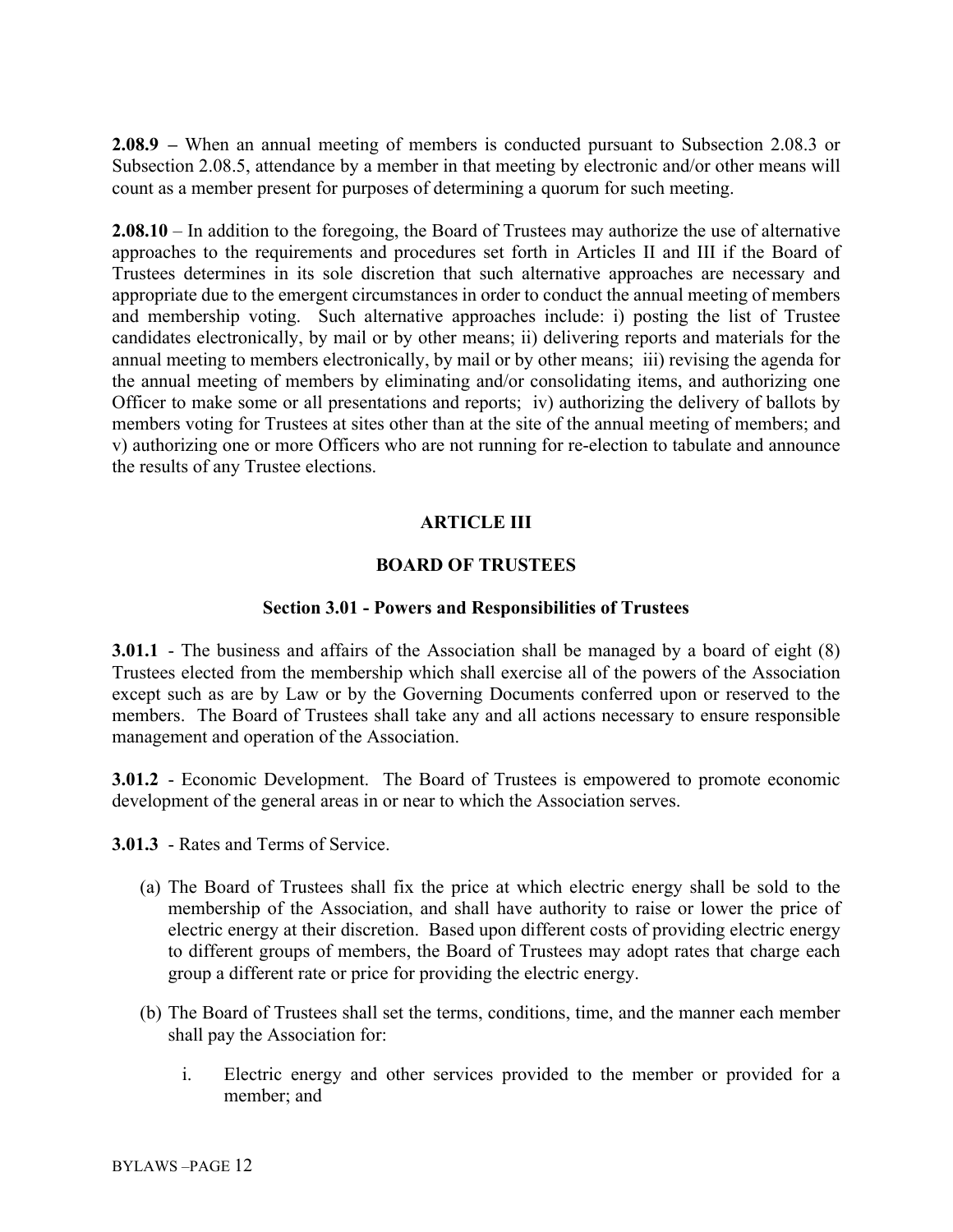- ii. Dues, assessments, fees, deposits, contributions, or other amounts required to be paid by the Articles, these Bylaws or any policies, rules or regulations adopted by the Board of Trustees.
- (c) The Board of Trustees shall establish and periodically review policies not inconsistent with the Articles or these Bylaws regarding the provision of service to members.

## **Section 3.02 - Qualifications and Tenure; Trustee Districts**

**3.02.1** - Trustees shall be elected by ballot from the members who are natural persons to serve for terms of three (3) years or until their successors shall have been elected. Trustee terms shall be staggered so that each Trustee position is up for election every three (3) years. .

**3.02.2** - General Qualifications of Trustees. Trustees and Trustee candidates shall have the following general qualifications, unless excused by the Board of Trustees for good cause:

- (a) Have the capacity to enter legally binding contracts;
- (b) Be an individual who receives electrical service from the Association at his or her primary residential abode; which abode must be located in the district represented by such Trustee or Trustee candidate;
- (c) Not be a convicted felon;
- (d) Not be an incumbent elected public official or a candidate for an elective public office in connection with which a salary is paid;
- (e) Not been employed by the Association or a subsidiary of the Association within the ten (10) years immediately prior to the end of the candidate solicitation period, or is not closer in consanguinity than the third degree or less to an incumbent Trustee, or to an employee of the Association; and
- (f) Fulfill any other reasonable qualifications as determined by the Board of Trustees.

Background checks will be performed on all Board of Trustee candidates to assure that they meet the general qualifications to be a Trustee.

**3.02.3** - Failure of a Trustee to comply with the requirements of Section 3.02.2 may subject such Trustee to removal pursuant to Section 3.06.1.

**3.02.4** - The territories served by the Association shall be divided into eight (8) districts for the purpose of electing Trustees, and to give equitable representation on the Board of Trustees to the members in the geographical areas served by the Association insofar as practical as determined by the Board of Trustees. The boundaries of each district shall be fixed by the Board of Trustees by resolution. The composition of the districts shall be reviewed by the Board of Trustees as and when they determine necessary, and if it should be found that material inequalities in representation have developed which can, in the determination of the Board of Trustees, be corrected by re-delineation of the districts, the Board of Trustees shall reconstitute the districts.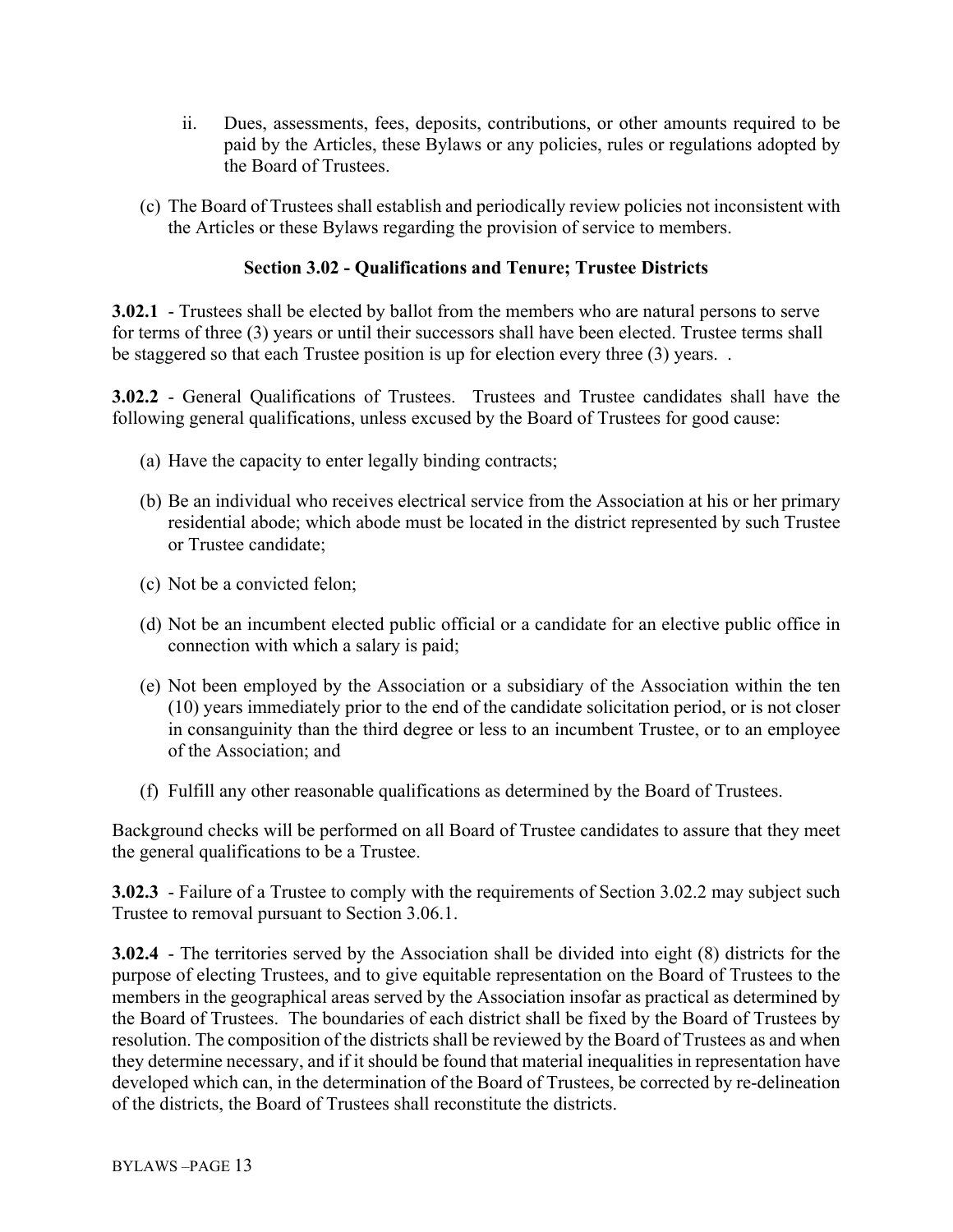**3.02.5** - Nothing in this Section 3.02 contained shall, or shall be construed to, affect in any manner whatsoever the validity of any action taken at any meeting of the Board of Trustees.

**3.02.6** - An individual who has served on the Board of Trustees within the last three (3) years shall not be eligible for employment by the Association.

## **Section 3.03 - Trustee Candidates and Election**

**3.03.1** - Except as otherwise provided in Section 3.06.1, at least 120 days prior to the date of the next annual meeting of the members, a notice and solicitation for Trustee candidates shall be issued for the upcoming Trustee election for the districts for which a Trustee is to be elected. Members seeking to run for a Trustee position shall notify the Board of Trustees in the manner specified in the notice and solicitation. The Board of Trustees shall determine that all candidates for Trustee positions fulfill the qualifications specified in these Bylaws for such position. The Secretary shall prepare and post at the principal office of the Association at least 60 days prior to the date of the next annual meeting of the members, a list of candidates for Trustees in each district, and at least 30 days prior to the date of the next annual meeting of the members, ensure that mail-in ballots and instructions on how to vote are distributed to all members residing in the district in which a Trustee is to be elected.

**3.03.2** - Notwithstanding anything in this section to the contrary, failure to comply with any of the provisions of these Bylaws shall not affect in any manner whatsoever the validity of any election of Trustees. Each member shall be entitled to cast one ballot to elect the Trustee that will represent the district in which the member resides. The election of Trustees shall be by ballot and each member may vote by (i) mailing the ballot to the Association in accordance with the voting instructions; or (ii) delivering the ballot to the Association at the commencement of the annual membership meeting. If there are two or fewer candidates for the Trustee position for a district, each member residing in such district shall be entitled to vote for one Trustee candidate for that district. If there are more than two candidates for the Trustee position for a district, then preferential voting shall be used, and each member who is a resident of such district shall be entitled to vote on their ballot for each of the candidates running for such Trustee position, in accordance with the preferential voting system as set out in section 3.03.2(a). The candidate of each district receiving an absolute majority (more than one-half of the total votes cast in their district) shall be elected for the term specified by the Bylaws of the Association. The results of the Trustee elections shall be announced at the annual membership meeting.

(a) Preferential Voting. The member will indicate on the ballot, in numerical descending order, the preference for each candidate (1 being most preferred). No two candidates may be assigned the same numerical preference. To determine which candidate has an absolute majority, at the close of voting all of the first preferences votes (votes marked with number 1) for each candidate will be counted. If a candidate gets more than one-half the total first preference votes, that candidate is elected. If none of the candidates has an absolute majority, the candidate with the smallest number of first preference votes is excluded. That candidate's ballots are then transferred to the remaining candidates according to the second preferences marked on them. If there is still no candidate with an absolute majority, then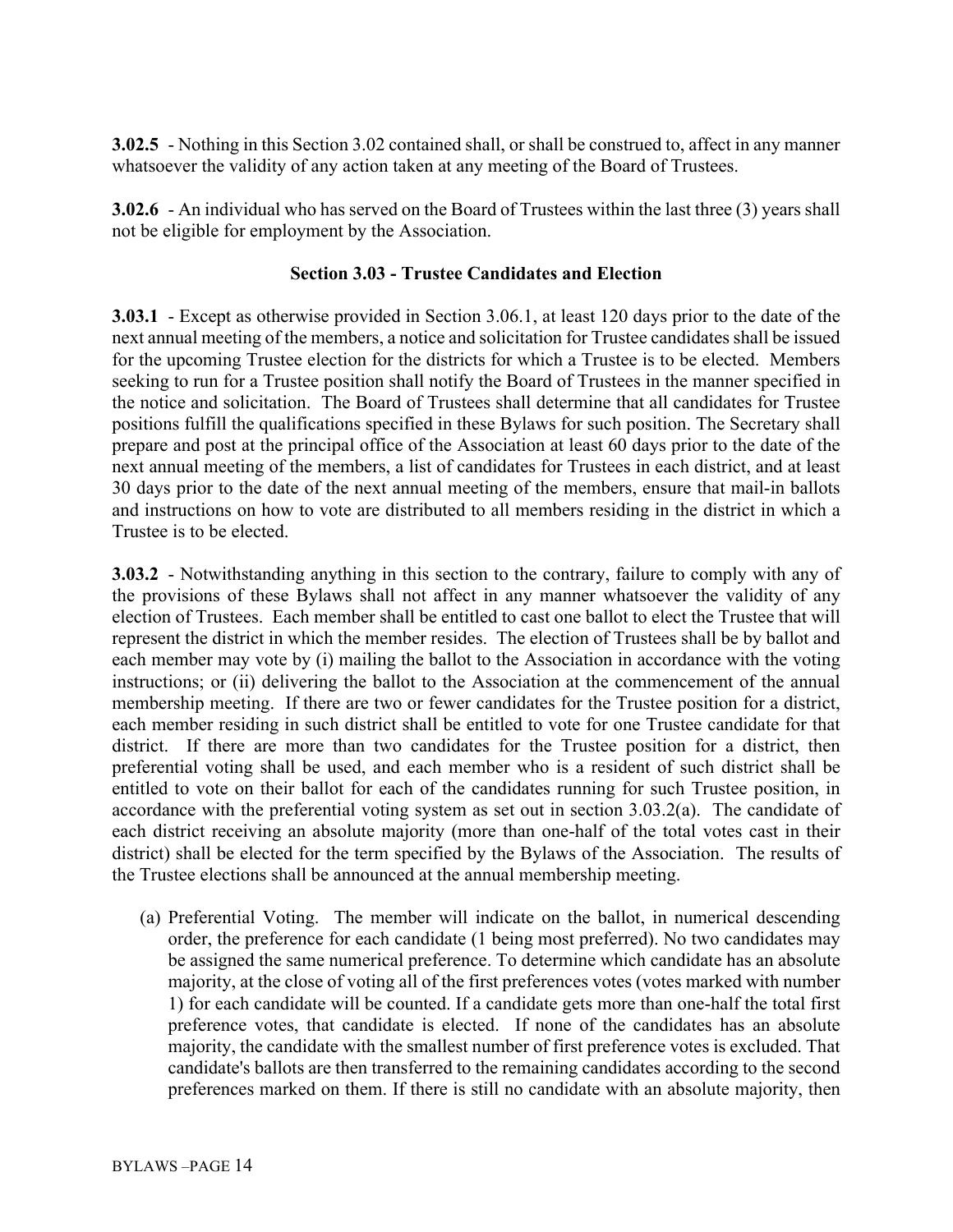the candidate who now has the fewest votes is excluded. That candidate's votes are transferred to the remaining candidates according to the preferences marked on them. This process continues until one candidate has an absolute majority.

**3.03.3** - Failure of an election for a given year, or failure to hold the annual meeting at the designated time, or failure to hold the annual meeting, shall allow the incumbents whose Trusteeship would have been voted on to hold over only until their successor is elected.

**3.03.4** - Any action that is required pursuant to this Article to be taken on a date certain that is a non-business day for the Association will be in compliance with this Article if taken on the next business day immediately following such non-business day.

# **Section 3.04 - Board of Trustee Conflict of Interest and Code of Ethics**

**3.04.1** - Standard of Care. A Trustee shall discharge the Trustee's duties, including duties as a Board of Trustee Committee member:

- (a) In good faith;
- (b) In a manner the Trustee reasonably believes to be in the best interests of the Association and its members;
- (c) In a manner consistent with the care that an individual in a like position would reasonably believe appropriate under similar circumstances when performing the Trustee's decisionmaking function or the Trustee's oversight function;
- (d) In a manner which avoids potential conflict of interest or the appearance of conflict of interest; and
- (e) In a manner in which the Trustee discloses or causes to be disclosed to other Trustees or Board of Trustees Committee members information not known by them, but known by the Trustee to be material to discharging their decision-making or oversight functions, except that disclosure is not required to the extent that the Trustee reasonably believes that disclosure would violate a duty imposed under law, a legally enforceable obligation of confidentiality, or a professional ethics rule.

**3.04.2** - Trustee Reliance on Others. Unless a Trustee has knowledge making reliance unwarranted, then in discharging the Trustee's duties, including duties as a Board of Trustees Committee member, the Trustee may rely on the performance by any of the individuals listed in (a) or (b) below or a committee listed in (c) below to whom the Board has formally or informally delegated the authority or duty to perform one or more of the Board's delegable functions; and upon information, opinions, reports, or statements, including financial statements and other financial data, prepared or presented by any of the following:

(a) One or more Association officers or employees whom the Trustee reasonably believes to be reliable and competent in the functions performed or the information, opinions, reports, or statements provided;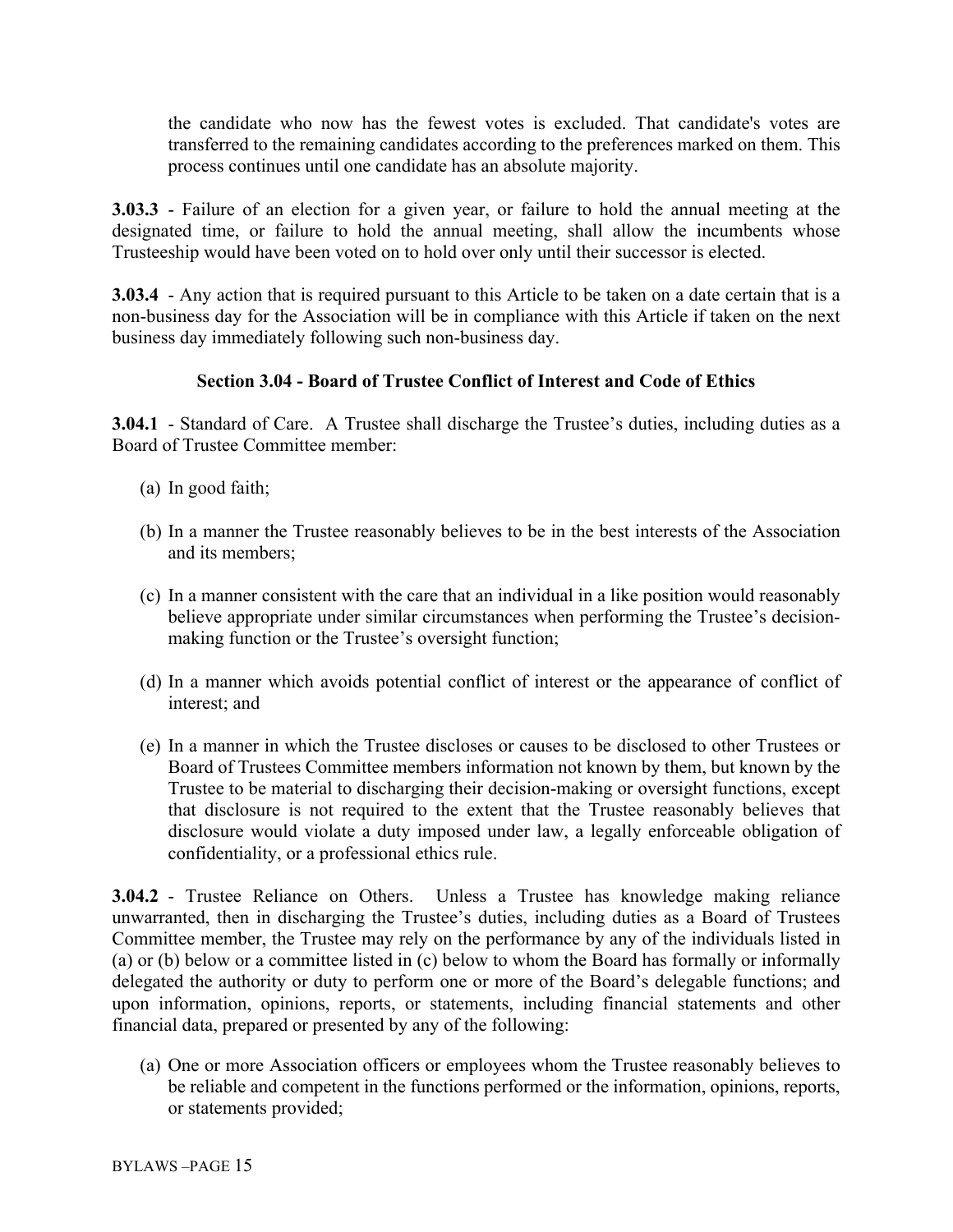- (b) Legal counsel, public accountants, or other individuals retained by the Association regarding matters involving skills or expertise the Trustee reasonably believes are matters within the individual's professional or expert competence and as to which the individual merits confidence; and
- (c) A Board Committee of which the Trustee is not a member if the Trustee reasonably believes the Board Committee merits confidence.

**3.04.3** - A conflict of interest transaction is a transaction by or with the Association in which a Trustee has a direct or indirect interest ("Conflict of Interest Transaction").

- (a) In all circumstances, Trustees are under a continuing obligation to disclose to the full Board of Trustees any situation that presents the possibility of a conflict of interest either directly or indirectly between one or more Trustees and the Association.
- (b) A Trustee has a conflict of interest if:
	- i. The Trustee, or a close relative of the Trustee, is employed by, has ownership in, or is an officer of a substantial competing enterprise, or is financially interested in a business selling electric energy or supplies to the Association, or a business primarily engaged in selling electrical appliances, fixtures, or supplies to the members of the Association.
	- ii. The Trustee solicits or receives any gift, or favor or other improper payment or consideration from a member, supplier, government official, or from any other person in exchange for assistance or influence concerning any transaction affecting the Association.
- (c) Approval of Conflict of Interest Transaction. Regardless of the presence or vote of a Trustee with an interest in a Conflict of Interest Transaction, a Conflict of Interest Transaction may be approved, and any Board of Trustee Quorum or Member Quorum satisfied, if the Conflict of Interest Transaction's material facts, and the Trustee's interest, are:
	- i. Disclosed or known to the Board of Trustees or Board of Trustee's Committee, and a majority of the Board of Trustees, or Board of Trustee's Committee members with no interest in the Conflict of Interest Transaction vote to approve the Conflict of Interest Transaction; or
	- ii. Disclosed or known to the members, and a majority of votes cast by members, not voting under the control of a Trustee or entity interested in the Conflict of Interest Transaction, approves the Conflict of Interest Transaction.
- (d) Fair Conflict of Interest Transaction. A Conflict of Interest Transaction that is fair when entered is neither:
	- i. Voidable; nor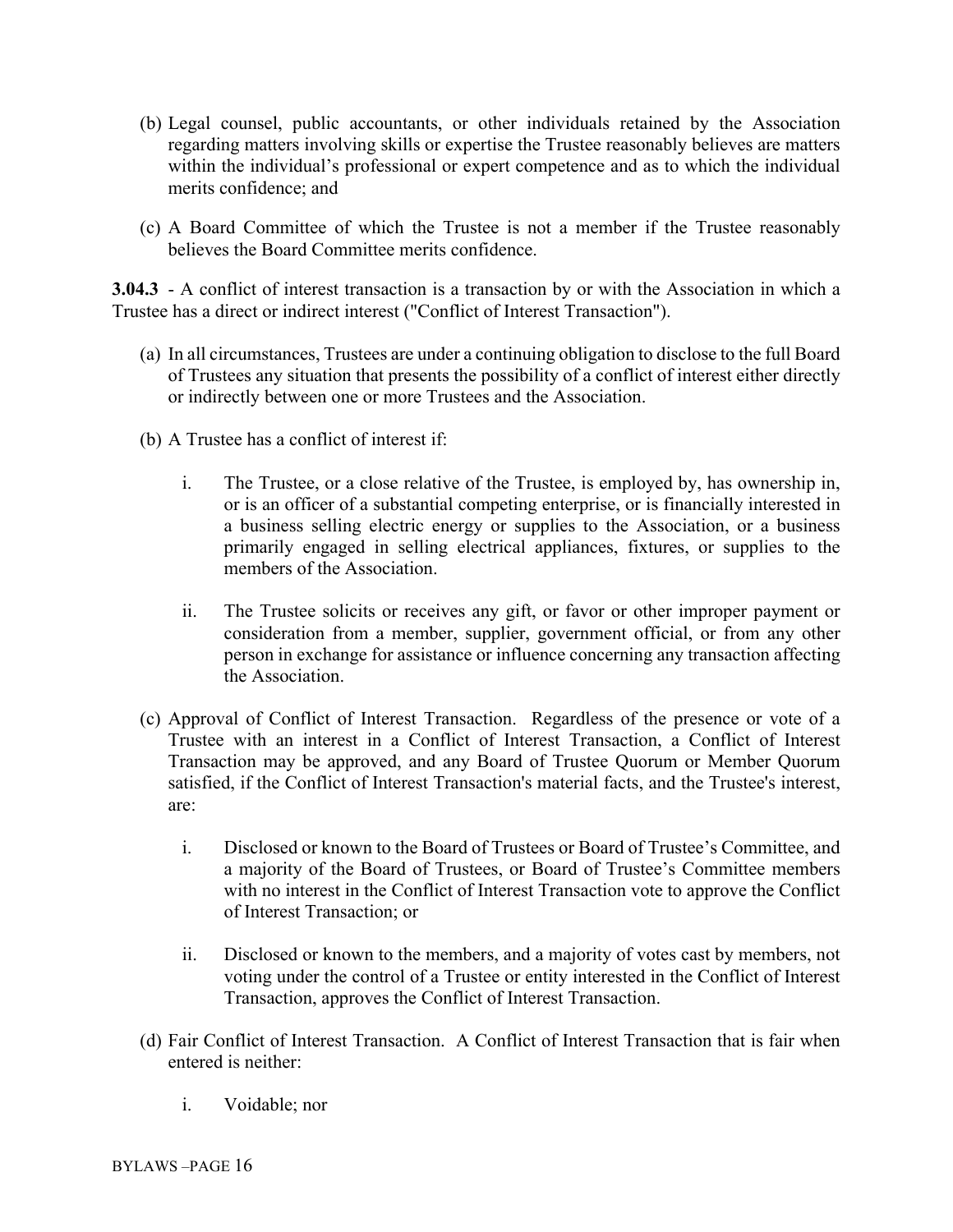ii. The basis for imposing liability on a Trustee interested in the Conflict of Interest Transaction.

**3.04.4** - If a Trustee complies with this Bylaw, then the Trustee is not liable to the Association, any member, or any other individual or Entity for action taken, or not taken, as a Trustee.

**3.04.5** - Failure of a Trustee to comply with the requirements of this Section 3.04 may subject such Trustee to removal pursuant to Section 3.06.1, or censure by the Board of Trustees

#### **Section 3.05 - Vacancies**

**3.05.1** - Subject to the provisions of these Bylaws with respect to the removal of Trustees, vacancies occurring in the Board of Trustees shall be filled by appointment by the remaining Trustees following a procedure to be determined by the remaining Trustees. Members to be considered for appointment must meet all qualification requirements for Trustees (Section 3.02) and be willing to comply with Section 3.04. The member appointed to fill a vacancy shall serve for either the unexpired term of their predecessor in office or in the case of a new Trustee district until such position is up for election as determined by the Board of Trustees.

### **Section 3.06 - Removal of Trustees**

**3.06.1** - Any member may bring charges against a Trustee of their district by filing them in writing with the Secretary, together with a petition signed by ten per centum (10%) of the members residing in the district, requesting the removal of the Trustee in question. The removal shall be voted upon at the next regular meeting or special meeting of the members and any vacancy created by such removal shall be filled in accordance with Section 3.05.1. The Trustee against whom such charges have been brought shall be informed in writing of the charges reasonably prior to the meeting and shall have an opportunity at the meeting to be heard in person or by counsel and to present evidence; and the person or persons bringing the charges against them shall have the same opportunity. PROVIDED, that the question of removal of a Trustee shall not be voted upon at all unless some evidence in support of the charge(s) against the Trustee shall have been presented during the meeting through oral statements, documents or otherwise, as determined by the Board of Trustees not subject to the removal petition.

#### **Section 3.07 - Compensation**

**3.07.1** - The Board of Trustees may, by resolution or general policy, authorize a fixed sum(s) to be paid to Trustees for each day or portion thereof spent on Association business, such as attendance at board meetings, conferences, and training programs and any other assignment when authorized by the Board of Trustees, and the Association may pay the premiums on insurance of Trustees while such Trustees are engaged in Association business. If a Trustee is paid such fixed sum(s) by the Association pursuant to any such resolution or general policy, and in addition is paid per diem payments from state, regional and/or national associations for the same day(s) or portion thereof spent on the business of such state, regional and/or national association, in such event the Board of Trustees may, by resolution or general policy, authorize the Trustee to retain the greater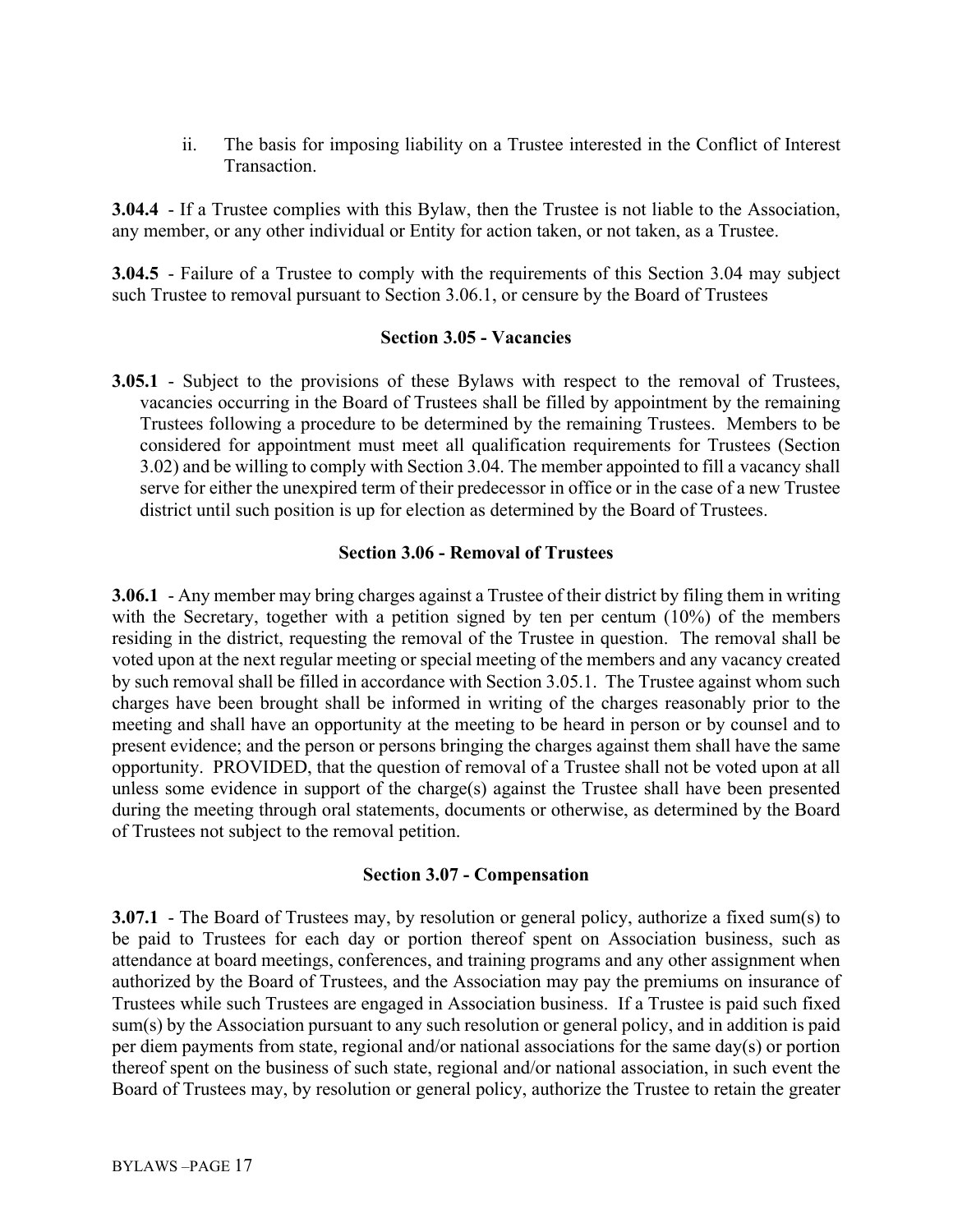of such payments so long as the lesser of such payments is surrendered to the Association. If authorized by the Board of Trustees, Trustees may also be reimbursed for expenses actually and necessarily incurred in carrying out such Association business or granted a reasonable per diem allowance by the Board of Trustees in lieu of a detailed accounting for some of these expenses. No Trustee shall receive compensation for serving in any other capacity, nor shall any relative of a Trustee closer in consanguinity than the third step or spouse thereof, receive compensation for serving the Association unless the payment and amount of compensation shall be specifically authorized by the Board of Trustees or the service by the Trustee or such relative of a Trustee shall have been certified by the Board of Trustees as an emergency measure.

### **Section 3.08 - Rules and Regulations**

**3.08.1** - The Board of Trustees shall have power to make and adopt such rules and regulations, and policies, not inconsistent with law, the Articles or by these Bylaws, as it may deem advisable for the management, administration and regulation of the business and affairs of the Association.

### **Section 3.09 - Accounting System and Reports**

**3.09.1** - The Board of Trustees shall cause to be established and maintained a complete accounting system which, among other things, subject to applicable laws and rules and regulations of any regulatory body, shall conform to such accounting system as may be designated by the Administrator of the Rural Utilities Service of the United States of America.

**3.09.2** - The Board of Trustees shall cause to be made annually a full and complete audit of the accounts, books, and financial condition of the Association by an independent Certified Public Accountant approved for performing such audits by the Rural Utilities Service.

**3.09.3** - The Board of Trustees shall cause to be made a summary of the financial condition of the Association, which shall be submitted to the members at or prior to the annual meeting of the members.

### **Section 3.10 - Committees**

**3.10.1** - Committees. The Board of Trustees shall have the authority to create committees and to define their functions and powers as it determines to be appropriate.

### **ARTICLE IV**

# **MEETINGS OF BOARD OF TRUSTEES**

### **Section 4.01 - Regular Meetings**

**4.01.1** - A meeting of the Board of Trustees may be held without notice other than this Bylaw, immediately after, and at the same place as, the annual meeting of the members, for any purpose. A regular meeting of the Board of Trustees shall also be held monthly at such time and place within a county served by the Association as designated by the Board of Trustees. Such regular monthly meeting may be held without notice other than such resolution fixing the time and place thereof.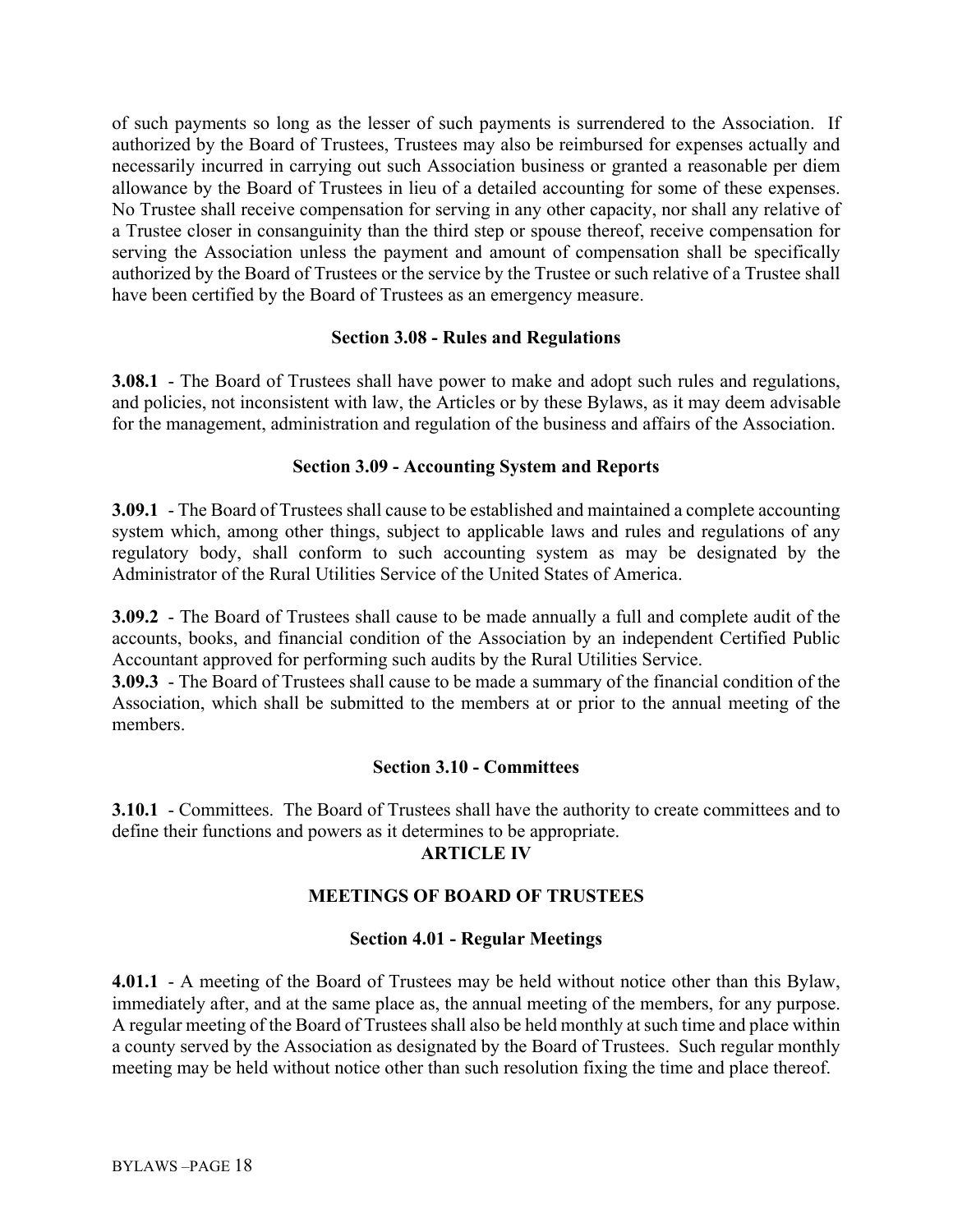### **Section 4.02 - Special Meetings**

**4.02.1** - Special meetings of the Board of Trustees may be called by the President or any three (3) Trustees. The person or persons authorized to call special meetings of the Board of Trustees may fix the time and place which shall be within a county served by the Association, for the holding of any special meeting of the Board of Trustees called by them.

### **Section 4.03 - Notice**

**4.03.1** - Notice of the time, place and purpose of any special meeting of the Board of Trustees shall be given at least five (5) days previous thereto, by written notice, delivered personally or mailed, to each Trustee at their last known address. If mailed, such notice shall be deemed to be delivered when deposited in the United States mail so addressed, with postage thereon prepaid. The attendance of a Trustee at any meeting shall constitute a waiver of notice of such meeting, except in case a Trustee shall attend a meeting for the express purpose of objecting to the transaction of any business because the meeting shall not have been lawfully called, noticed or convened.

### **Section 4.04 - Quorum**

**4.04.1** - The presence in person of a majority of the Board of Trustees shall be required for the transaction of business: PROVIDED, that a Trustee who participates in a meeting by telecommunications in accordance with Section 4.06.1 shall be deemed to be present in person for all purposes for this Section 4.04.1; PROVIDED FURTHER, that a Trustee who by law or these Bylaws is disqualified from voting on a particular matter shall not, with respect to consideration of and action upon that matter, be counted in determining the number of Trustees present; AND PROVIDED FURTHER, that, if less than a quorum be present at a meeting, a majority of the Trustees present may adjourn the meeting, but shall cause the absent Trustees to be duly and timely notified of the date, time and place of such adjourned meeting.

### **Section 4.05 - Attendance**

**4.05.1** - Trustees shall not miss three (3) or more consecutive regular monthly meetings of the Board of Trustees, unless excused by the remainder of the Board of Trustees, or unless the remainder of the Board of Trustees determines that there was justifiable cause for such missing attendance. Failure of a Trustee to comply with the attendance requirement may subject such Trustee to removal pursuant to Section 3.06.1, or censure by the Board of Trustees.

### **Section 4.06 - Meeting by Telecommunications**

**4.06.1** -. The Board of Trustees or any committee designated by the Board of Trustees may, at the discretion of the Board of Trustees or committee designated by the Board of Trustee as the case may be, meet by means that would allow some or all of the participants in the meeting to participate by telephone conference or similar telecommunications equipment by means of which all participants in the meeting can hear each other at the same time. A Trustee who participates in such a meeting by telephone conference or similar telecommunication equipment shall be deemed to be present in person in accordance with Section 4.04.1 and to have waived notice of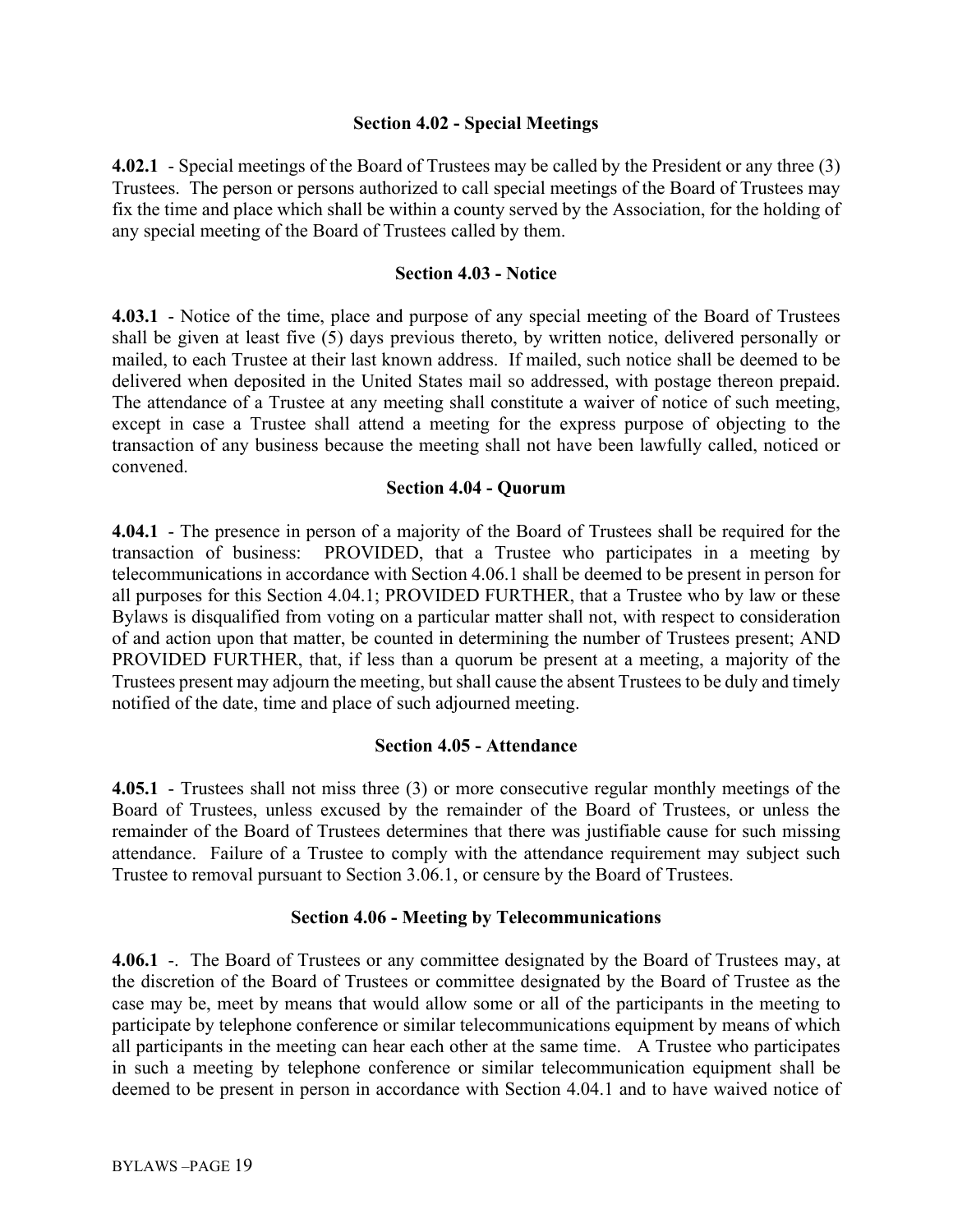such meeting in accordance with Section 4.03.1.

## **ARTICLE V**

## **OFFICERS**

#### **Section 5.01 - Number**

**5.01.1** - The officers of the Board of Trustees shall be a President, the principal executive officer of the Board of Trustees, a Vice President, a Secretary and Treasurer, and such other officers as may be determined by the Board of Trustees. The offices of Secretary and of Treasurer may be held by the same person.

### **Section 5.02 - Election and Term of Office**

**5.02.1** - The officers of the Board of Trustees shall be elected, by ballot, annually by and from the Board of Trustees at the first regular monthly meeting of the Board of Trustees held after each annual meeting of the members. If the election of officers shall not be held at such meeting, such election shall be held as soon thereafter as possible. Each officer shall hold office until the first meeting of the Board of Trustees following the next succeeding annual meeting of the members or until their successor shall have been duly elected, subject to the provisions of these Bylaws with respect to the removal of officers.

#### **Section 5.03 - Removal**

**5.03.1** - Any officer elected by the Board of Trustees may be removed as an officer by the Board of Trustees whenever in its judgment the best interest of the Association will be served thereby.

#### **Section 5.04 - Vacancies**

**5.04.1** - Except as otherwise provided in these Bylaws, a vacancy in any office may be filled, by ballot, by the Board of Trustees for the unexpired portion of the term.

### **Section 5.05 - President**

**5.05.1** - The President:

- (a) Shall be the principal executive officer of the Board of Trustees and shall preside at all meetings of the members and the Board of Trustees;
- (b) May sign any deed, mortgages, deeds of trust, notes, bonds, contracts, or other instruments authorized by the Board of Trustees to be executed, except in cases in which the signing and execution thereof shall be expressly delegated by the Board of Trustees or by these Bylaws to some other officer, agent, or employee of the Association, or shall be required by law to be otherwise signed or executed; and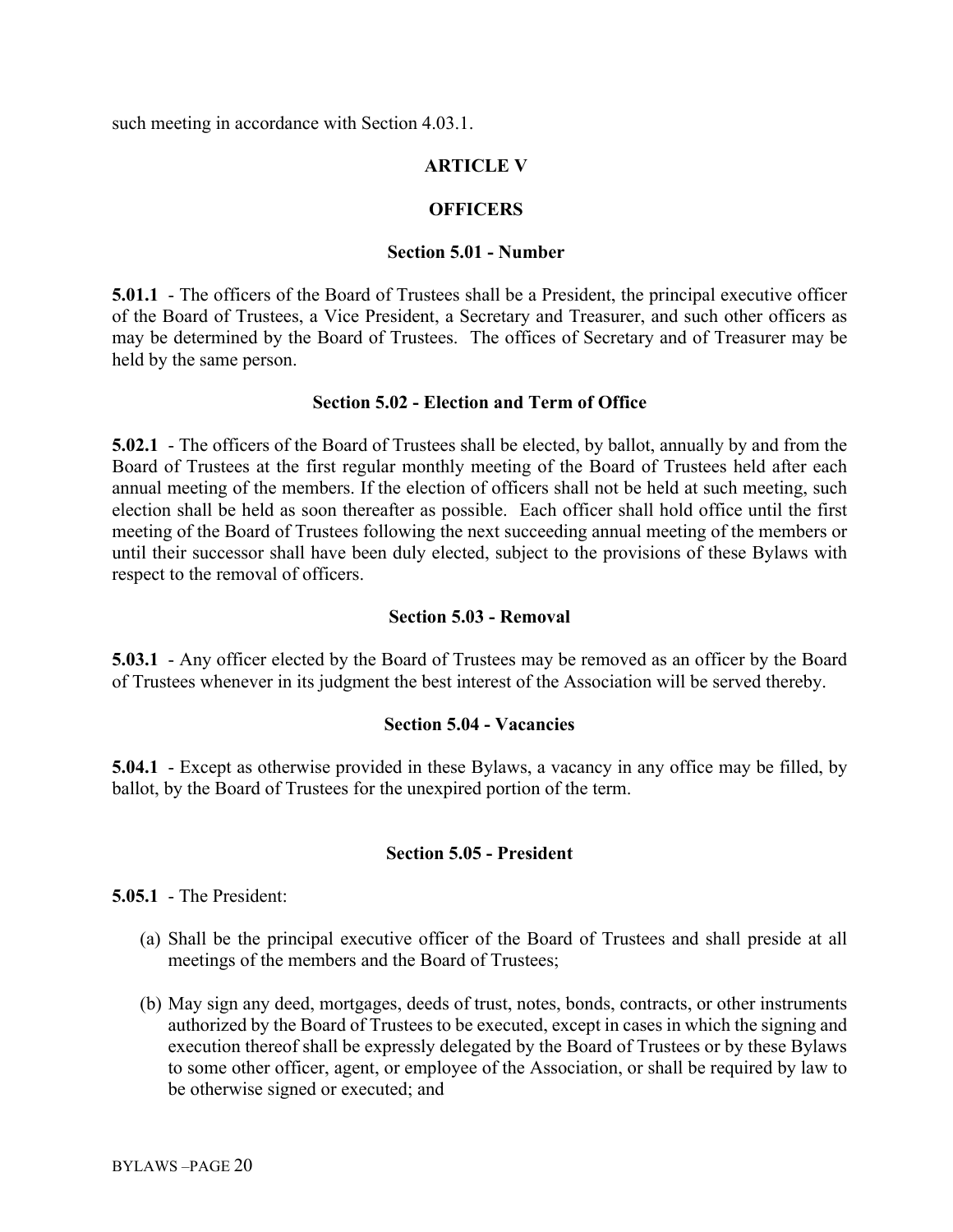(c) In general shall perform all duties incident to the office of President and such other duties as may be prescribed by the Board of Trustees.

### **Section 5.06 - Vice President**

**5.06.1** - In the absence of the President, or in the event of his/her inability or refusal to act, the Vice President shall perform all duties incident to the office of the President, and when so acting, shall have all the powers of and be subject to all the restrictions upon the President as set forth in Section 5.05.1 and shall perform such other duties as assigned to them by the Board of Trustees.

#### **Section 5.07 - Secretary**

**5.07.1** - The Secretary shall be responsible to perform all duties incident to the office of Secretary and such other duties as may be assigned to them by the Board of Trustees. In the absence of the President and Vice President, the Secretary shall perform all duties incident to the office of the President, and when so acting, shall have all the powers of and be subject to all the restrictions upon the President as set forth in Section 5.05. In the absence of the Secretary, the Board of Trustees shall appoint a Trustee to perform all duties incident to the office of the Secretary.

#### **Section 5.08 - Treasurer**

**5.08.1** - The Treasurer shall be responsible to perform all the duties incident to the office of Treasurer and such other duties as from time to time may be assigned to them by the Board of Trustees.

### **Section 5.09 - Delegation of Duties**

**5.09.1** - By Board of Trustee action, certain of the duties of the Secretary and/or of the Treasurer may be delegated to others who are not Trustees, and that, to the extent such duties are delegated, such officers are relieved of these responsibilities.

### **Section 5.10 – General Manager/Executive Vice President**

**5.10.1** - The General Manager/Executive Vice President may be, but shall not be required to be, a member of the Association. The General Manager/Executive Vice President shall serve at the pleasure of the Board of Trustees, and shall be responsible to and report directly to the Board of Trustees. The General Manager/Executive Vice President shall be responsible for the operations of the Association, including the hiring and firing of personnel, purchasing and disposal of supplies and equipment, system planning, financial planning and reporting. The General Manager/Executive Vice President shall perform such other duties and shall exercise such other authorities as the Board of Trustees may vest in that office.

### **Section 5.11 - Bonds of Officers**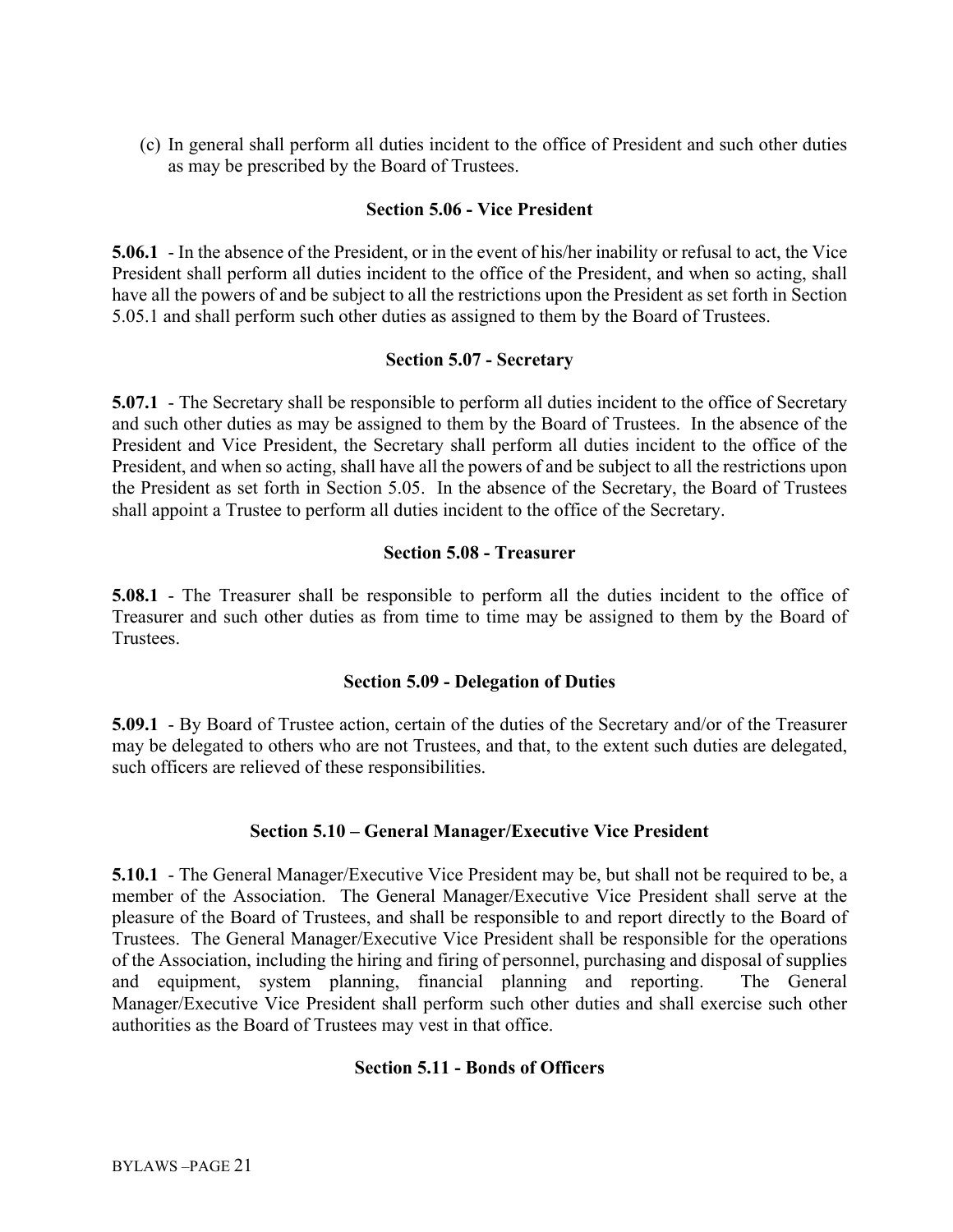**5.11.1** - The Board of Trustees, in its discretion may require any officer, agent or employee of the Association to be bonded in such amount and with such surety as it shall determine.

#### **Section 5.12 - Compensation**

**5.12.1** - The compensation of officers of the Board of Trustees, agents, and the General Manager/Executive Vice President, shall be fixed by the Board of Trustees.

#### **Section 5.13 - Reports**

**5.13.1** - The officers of the Board of Trustees shall submit at each annual meeting of the members reports covering the business of the Association for the previous fiscal year and showing the condition of the Association at the close of such fiscal year.

#### **ARTICLE VI**

#### **CONTRACTS, CHECKS AND DEPOSITS**

#### **Section 6.01 - Contracts**

**6.01.1** - Except as otherwise provided in these Bylaws, the Board of Trustees may authorize any officer or officers, agent or agents to enter into any contract or execute and deliver any instrument in the name and on behalf of the Association, and such authority may be general or confined to specific instances.

#### **Section 6.02 - Checks, Drafts, etc.**

**6.02.1** - All checks, drafts, electronic fund transfers, or other orders for the payment of money, and all notes, bonds or other evidences of indebtedness issued in the name of the Association shall be signed by such officer or officers, agent or agents, or employee or employees of the Association as determined by resolution of the Board of Trustees or any policies adopted by the Board of Trustees.

#### **Section 6.03 - Deposits**

**6.03.1** - All funds of the Association shall be deposited to the credit of the Association in such financial institutions as approved by the Board of Trustees.

#### **ARTICLE VII**

#### **NON-PROFIT OPERATION**

#### **Section 7.01 - Interest or Dividends on Capital Prohibited**

**7.01.1** - The Association shall at all times be operated on a cooperative non-profit basis for the mutual benefit of its members. No interest or dividends shall be paid or payable by the Association on any capital furnished by its members.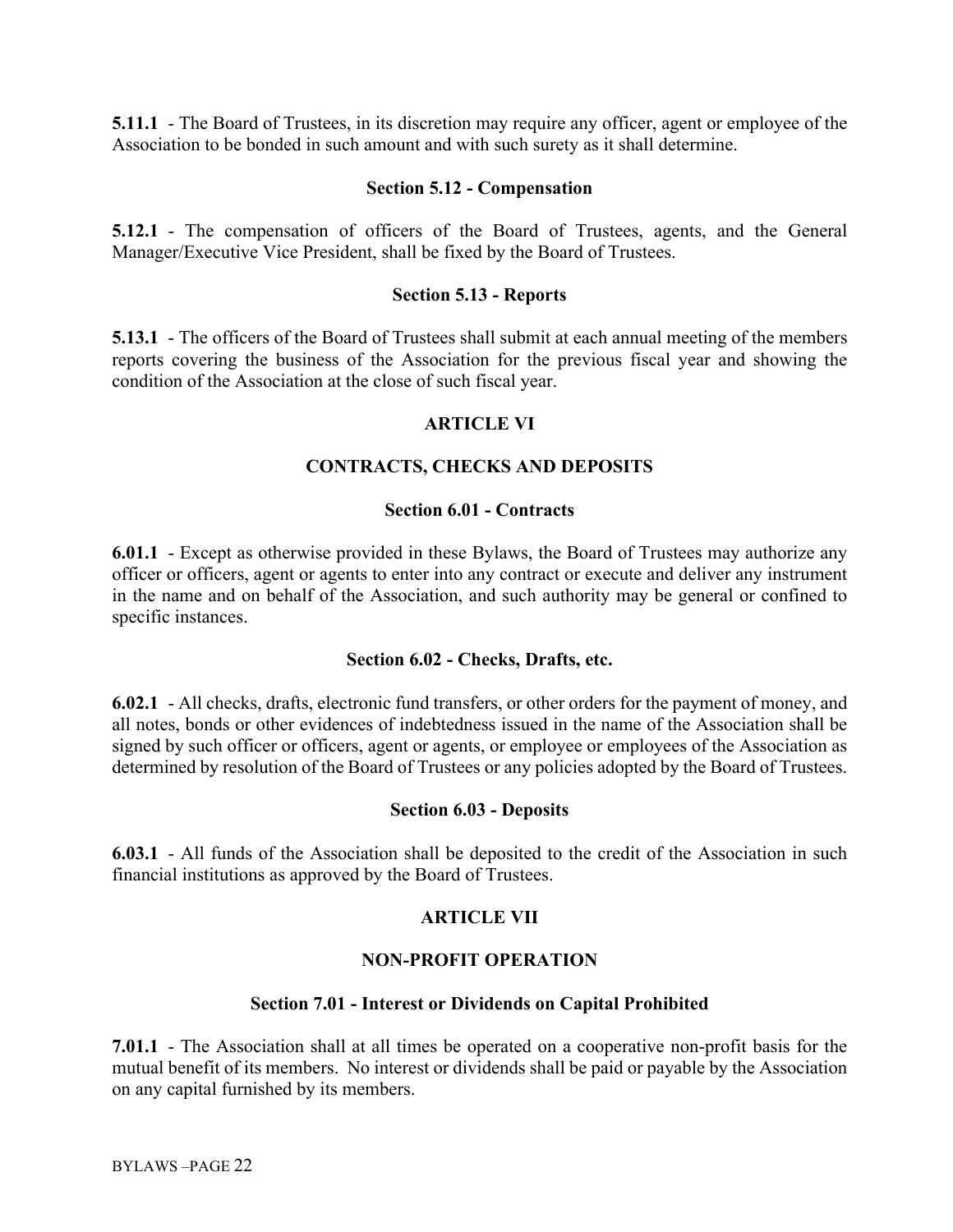## **Section 7.02 - Patronage Capital in Connection with Furnishing Electric Energy**

**7.02.1** - In the furnishing of electric energy to members, the Association's operations shall be so conducted that all members will, through their patronage, furnish capital for the Association. In order to induce patronage and to assure that the Association will operate on a non-profit basis, the Association is obligated to account, on a patronage basis, to all its members for all amounts received and receivable in excess of operating costs and expenses properly chargeable against the furnishing of electric energy. All such amounts received from members by the Association in excess of operating costs and expenses are received with the understanding that they are furnished by the members as Patronage Capital.

The Association is obligated to allocate by credits to a Patronage Capital account for each member all such amounts in excess of operating costs and expenses. The Patronage Capital records of the Association shall be set up and kept in such a manner that at the end of each fiscal year the amount of Patronage Capital, if any, so furnished by each member is clearly reflected and credited in an appropriate record to the Patronage Capital account of each member, and the Association shall within a reasonable time after the close of the fiscal year notify each member through individual notices the amount of Patronage Capital so credited to their Patronage Capital account. All such amounts credited to the Patronage Capital account of any member shall have the same status as though they had been paid to the member in cash in pursuance of a legal obligation to do so and the member had then furnished the Association corresponding amounts for capital.

**7.02.2** - All other amounts received by the Association from its services or operations in excess of costs and expenses insofar as permitted by law, shall be:

- (a) Used to offset any losses incurred during the current or any prior fiscal year; and
- (b) To the extent not needed for such purpose, allocated to its members on a patronage basis and any amount so allocated shall be included as a part of the Patronage Capital credited to the capital accounts of members, as herein provided.

**7.02.3** - The Board of Trustees shall determine the basis of allocation, and order of retirement, if any, for all amounts furnished as Patronage Capital.

**7.02.4** - Unretired Patronage Capital credited to the account of each member on the records of the Association shall be assignable in total only, with no partial assignments, pursuant to written instruction from the assignor and in compliance with any requirements reasonably determined by the Board of Trustees. Any such assignment will be reflected on the records of the Association and the assignee shall, to the extent possible, be treated in the same manner as the assignor would have been treated regarding general or special retirement of Patronage Capital.

**7.02.5** - The Association shall allocate Patronage Capital as provided in this Bylaw. The Association shall allocate Patronage Capital to each member's Patronage Capital account using each member's name as shown in the Association's records based on the member's patronage.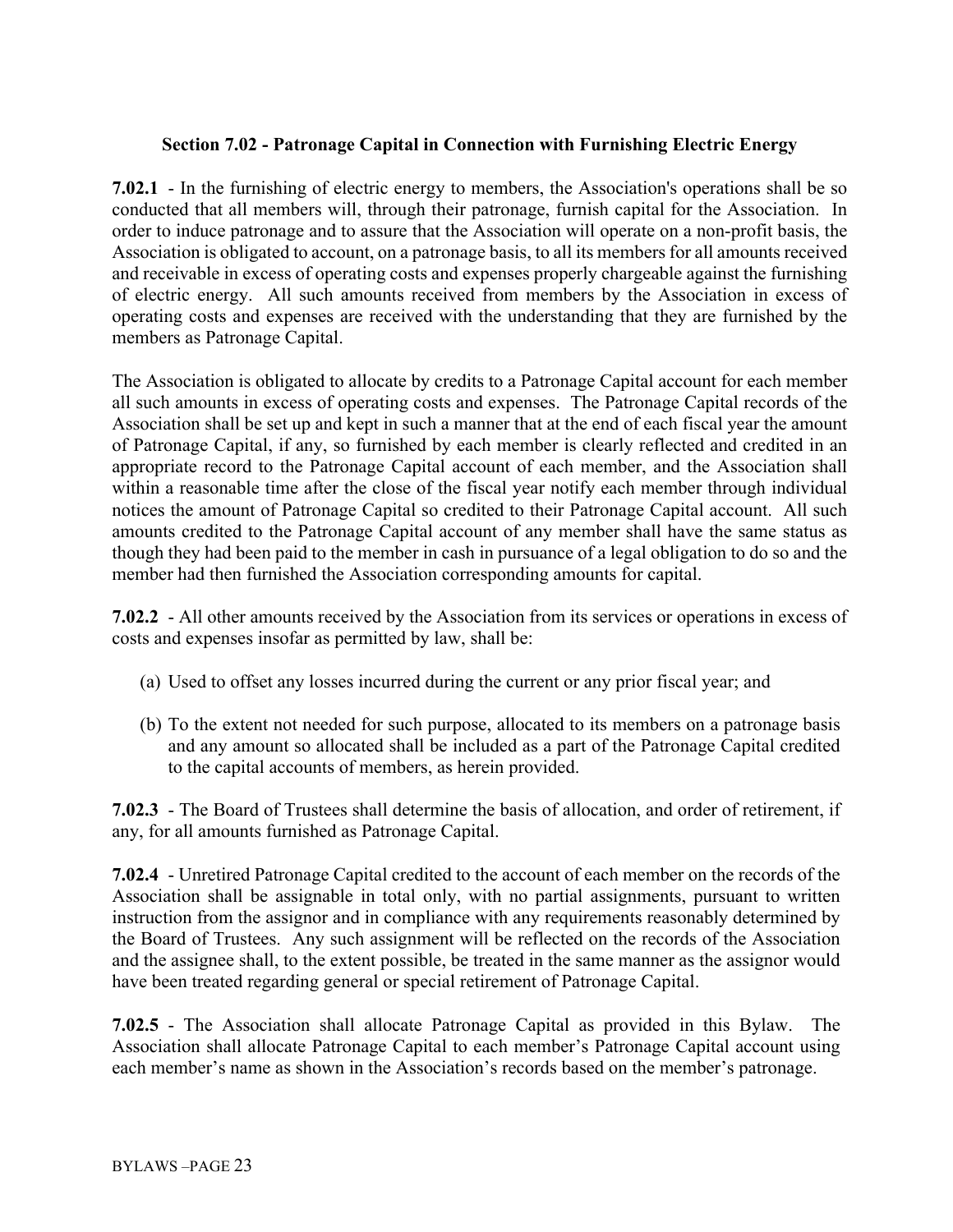## **Section 7.03 - Retiring and Refunding Patronage Capital**

**7.03.1** - The Association may retire and pay Patronage Capital allocated to members as provided in this Bylaw and any policies adopted by the Board of Trustees. If the Association retires and pays Patronage Capital, then the Association shall retire and pay Patronage Capital to members in each member's name as shown in the Association's records.

**7.03.2** - At any time before the Association's dissolution, liquidation, or other cessation of existence, the Association may generally retire and pay some or all Patronage Capital allocated to members.

**7.03.3** - The Association may specially retire and pay some or all Patronage Capital allocated on a discounted basis to a deceased member who was a natural person as provided by any policies adopted by the Board of Trustees.

**7.03.4** - The Association may not specially retire and pay Patronage Capital allocated to a member that is not a natural person before the time the Association anticipates normally retiring and paying such Patronage Capital to such member or by reason of such member's corporate dissolution, liquidation, or other cessation of existence or after such member's corporate reorganization, transfer, merger, or consolidation.

**7.03.5** - Regardless of a statute of limitation or other time limitation, before retiring and paying Patronage Capital allocated to a member, the Association may recoup an amount owed to the Association by the member, including any compounded interest and late payment fee, by reducing the amount to be paid to the member by the amount owed to the Association.

**7.03.6** - The Association may generally or specially retire and pay Patronage Capital only if the Board of Trustees determines that the retirement and payment will not adversely impact the Association's financial condition. Consistent with this Bylaw, the retirement and payment of Patronage Capital are in the sole discretion of the Board of Trustees and are not affected by previous retirements and payments. The manner, method, and timing of retiring and paying Patronage Capital may be determined only by the Board of Trustees.

**7.03.7** - The Association may regularly impose a reasonable dormancy or service charge for each year a member fails to claim Patronage Capital retired and paid to the member. In the event the Association is unable to make payment of Patronage Capital or patronage refunds to any member because of inability to locate the member, the incapacity of the member to receive the same, or any other cause beyond the control of the Association, after the lapse of a period from the date the right to receive same accrued of less than the statute of limitations within which payment of said Patronage Capital might be demanded, or the period of years named in the Unclaimed Property Act of Washington, such Patronage Capital or patronage refund shall be transferred into an Educational Fund of the Association.

**7.03.8** - In the event of dissolution or liquidation of the Association, after all outstanding indebtedness of the Association shall have been paid, outstanding Patronage Capital shall be retired without priority on a pro-rata basis before any payments are made on account of property rights of members; PROVIDED, insofar as gains may at that time be realized from the sale of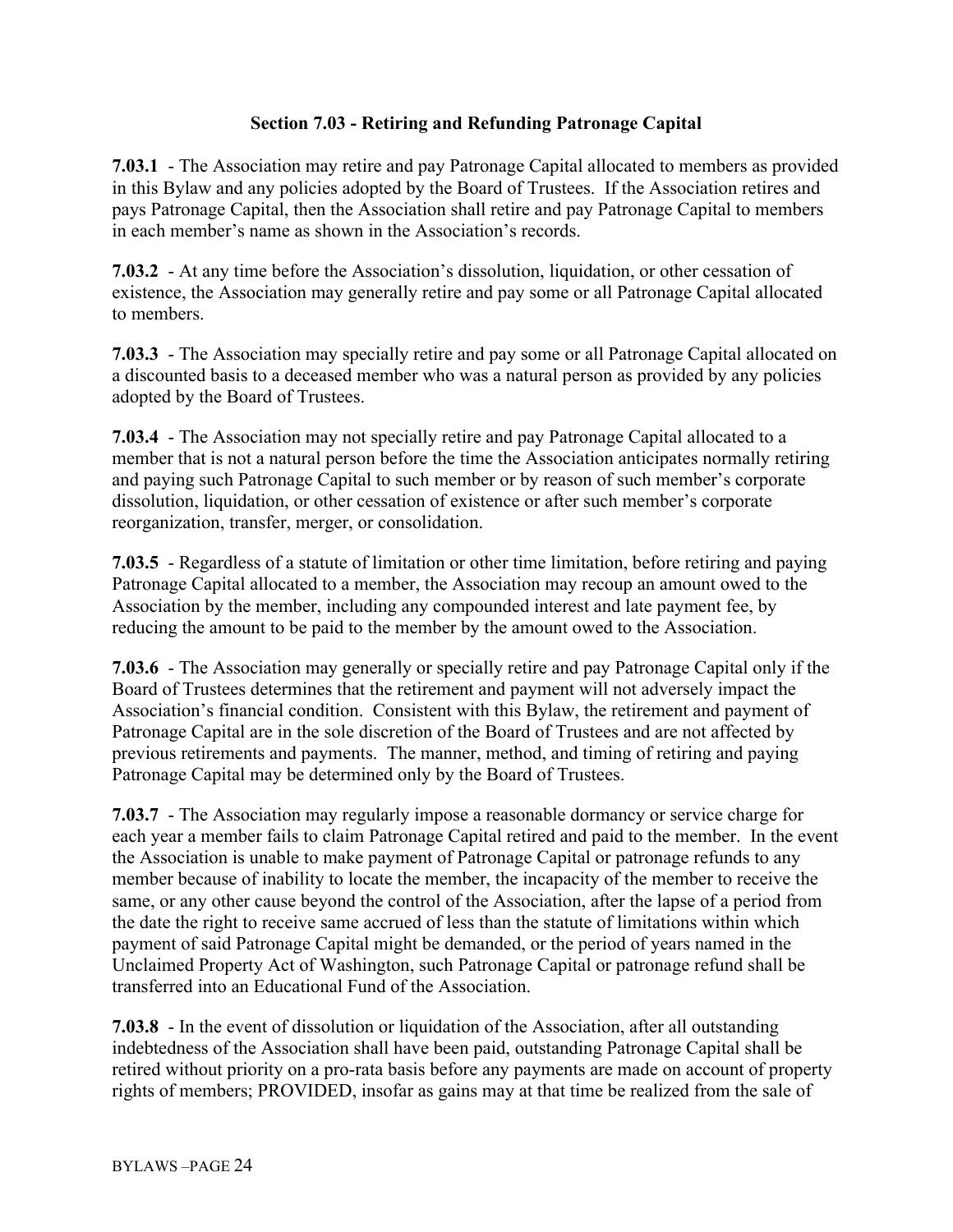any appreciated asset, such gains shall be distributed to all persons who were members during the period the asset was owned by the Association on a pro rata basis, insofar as is practicable, as determined by the Board of Trustees, before any payments are made on account of property rights of members.

# **ARTICLE VIII**

## **MISCELLANEOUS**

**8.01** - Waiver of Notice. Any member of the Association or member of the Board of Trustees may waive in writing any notice of a meeting required to be given by these Bylaws which applies to them.

**8.02** - Governing Law. These Bylaws must be governed by, and interpreted under, the laws of the state of Washington.

**8.03** - Partial Invalidity. When reasonably possible, every Bylaw article, section, subsection, paragraph, sentence, clause, or provision (collectively, "Bylaw Provision") must be interpreted in a manner that renders such Bylaw Provision valid. The invalidation of a Bylaw Provision by a court having jurisdiction and authority to do so, and which invalidation does not alter the fundamental rights, duties, and relationship between the Association and members, does not invalidate the remaining Bylaw Provisions.

**8.04** - Cumulative Remedies. The rights and remedies provided in these Bylaws are cumulative. The Association or a member asserting a right or remedy provided in these Bylaws does not preclude the Association or member from asserting other rights or remedies provided in these Bylaws.

**8.05** - Successors and Assigns. Except as otherwise provided in these Bylaws: (1) the duties, obligations, and liabilities imposed upon, and the rights granted to, the Association by these Bylaws are binding upon, and inure to the benefit of, the Association's successors and assigns; and (2) the duties, obligations, and liabilities imposed upon a member by these Bylaws are binding upon the member's successors and assigns. The binding nature of the duties, obligations, and liabilities imposed by these Bylaws upon the successors and assigns of the Association or a member does not relieve the Association or member of the duties, obligations, and liabilities imposed by these Bylaws.

**8.06** - Waiver. The failure of the Association or a member to assert a right or remedy provided in these Bylaws does not waive the right or remedy provided in these Bylaws.

**8.07** - Electronic Documents. If a member or Trustee owns, controls, or has reasonable access to the applicable or necessary hardware and software, then, as determined by the Board, and as allowed by Law:

(a) The member or Trustee consents and agrees to: (1) use, accept, send, and receive an electronic signature, contract, record, notice, communication, and other document regarding a transaction, business, or activity with, for, or involving the Association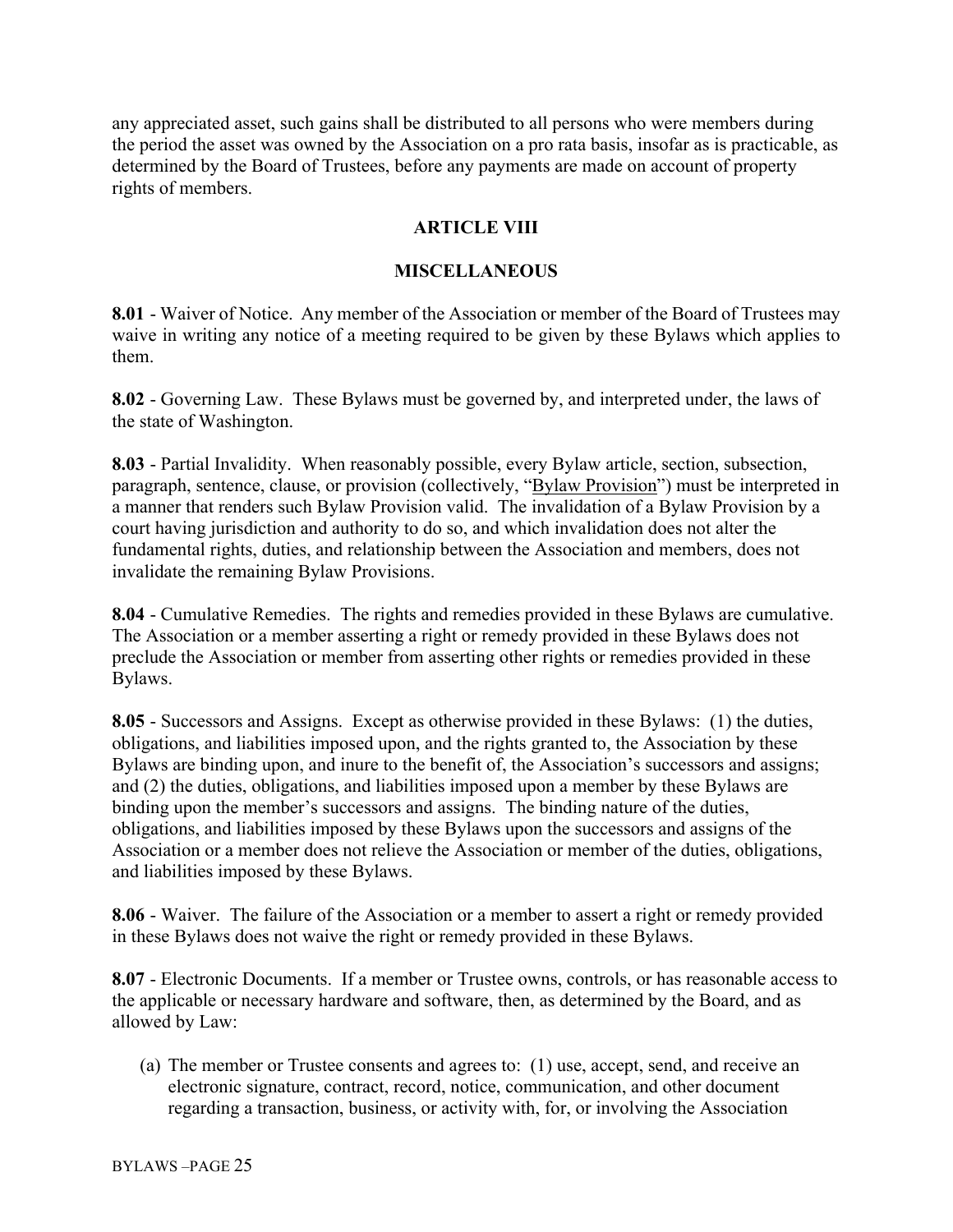("Electronic Document"); (2) electronically conduct an action, transaction, business, or activity with, for, or involving the Association; and (3) electronically give or confirm this consent and agreement; and

- (b) An Electronic Document sent to or received from the member or Trustee satisfies a requirement imposed by the Governing Documents that the underlying signature, contract, record, notice, communication, or other document be in writing;
- (c) Electronically sending an Electronic Document to, or receiving an Electronic Document from, the member or Trustee satisfies a requirement imposed by the Governing Documents that the underlying signature, contract, record, notice, communication, or other document be sent or received personally or by mail; and
- (d) An Electronic Document electronically sent to a member or Trustee or former member at the member's or Trustee's last known electronic address is considered sent and received on the date sent by the Association. An Electronic Document electronically received from a member or Trustee is considered sent and received on the date received by the Association.

**8.08** - Savings Clause. Nothing in the Bylaws is intended to limit any powers or authorities available to this Association under applicable law to engage in any lawful business or other activities, all of which powers and authorities are hereby expressly reserved.

# **ARTICLE IX**

# **FISCAL YEAR**

The fiscal year of the Association shall begin on the first day of January of each year and end on the thirty-first day of December of the same year.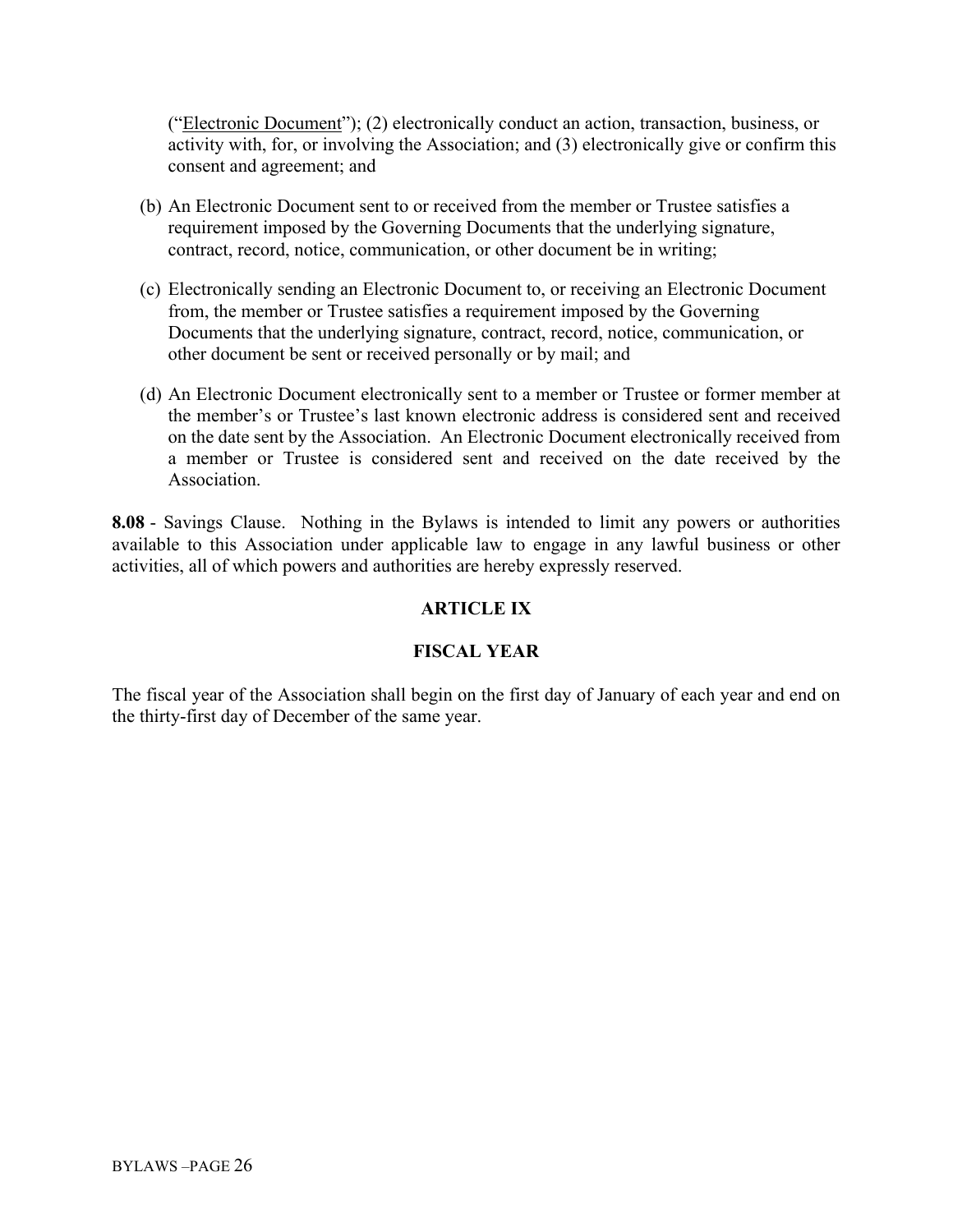#### **ARTICLE X**

#### **MEMBERSHIP IN OTHER ORGANIZATIONS**

The Board of Trustees shall have full power and authority on behalf of the Association to purchase stock or become a member of any non-profit corporation or cooperative organized for the purpose of engaging in rural electrification; generating, transmitting or distributing electric energy; servicing, promoting or assisting rural electrification; or financing its member programs, projects or undertakings.

### **ARTICLE XI**

## **PARLIAMENTARY AUTHORITY**

The rules contained in the eleventh edition of 'Robert's Rules of Order Newly Revised' shall govern all general membership meetings of the Benton Rural Electric Association, and shall govern in cases to which they are applicable and in which they are not inconsistent with the Articles, these Bylaws, any special rules of order that the Association membership may adopt or any statutes applicable to the Association. The Board of Trustees may adopt by resolution such rules and procedures it deems appropriate to govern the conduct of its regular and special meetings, so long as such adopted rules and procedures are not inconsistent with the Articles, these Bylaws, or any statutes applicable to the Association.

#### **ARTICLE XII**

#### **AMENDMENTS**

These Bylaws may be altered or amended by affirmative vote of 2/3 of the Board of Trustees present and voting at any regular or special meeting, at which a quorum is present, provided the notice of such meeting shall have contained a copy of the proposed alteration or amendment.

#### **ARTICLE XIII**

#### **INDEMNIFICATION**

**13.01** - Each person who was or is made a party or is threatened to be made a party to or is involved (including, without limitation, as a witness) in any actual or threatened action, suit or proceeding, whether civil, criminal, administrative or investigative, by reason of the fact that he or she is or was a Trustee, or officer of the Association or, being or having been such a Trustee, or officer, he or she is or was serving at the request of the Association as a Trustee, officer or agent of another Association or of a partnership, joint venture, trust or other enterprise, including service with respect to employee benefit plans, whether the basis of such proceeding is alleged action in an official capacity as a Trustee, officer or agent or in any other capacity while serving as a Trustee, officer or agent or in any other capacity, shall be indemnified and held harmless by the Association to the full extent permitted by applicable law as then in effect, against all expenses, liability and loss (including, without limitation, attorney's fees, judgments, fines, ERISA excise taxes or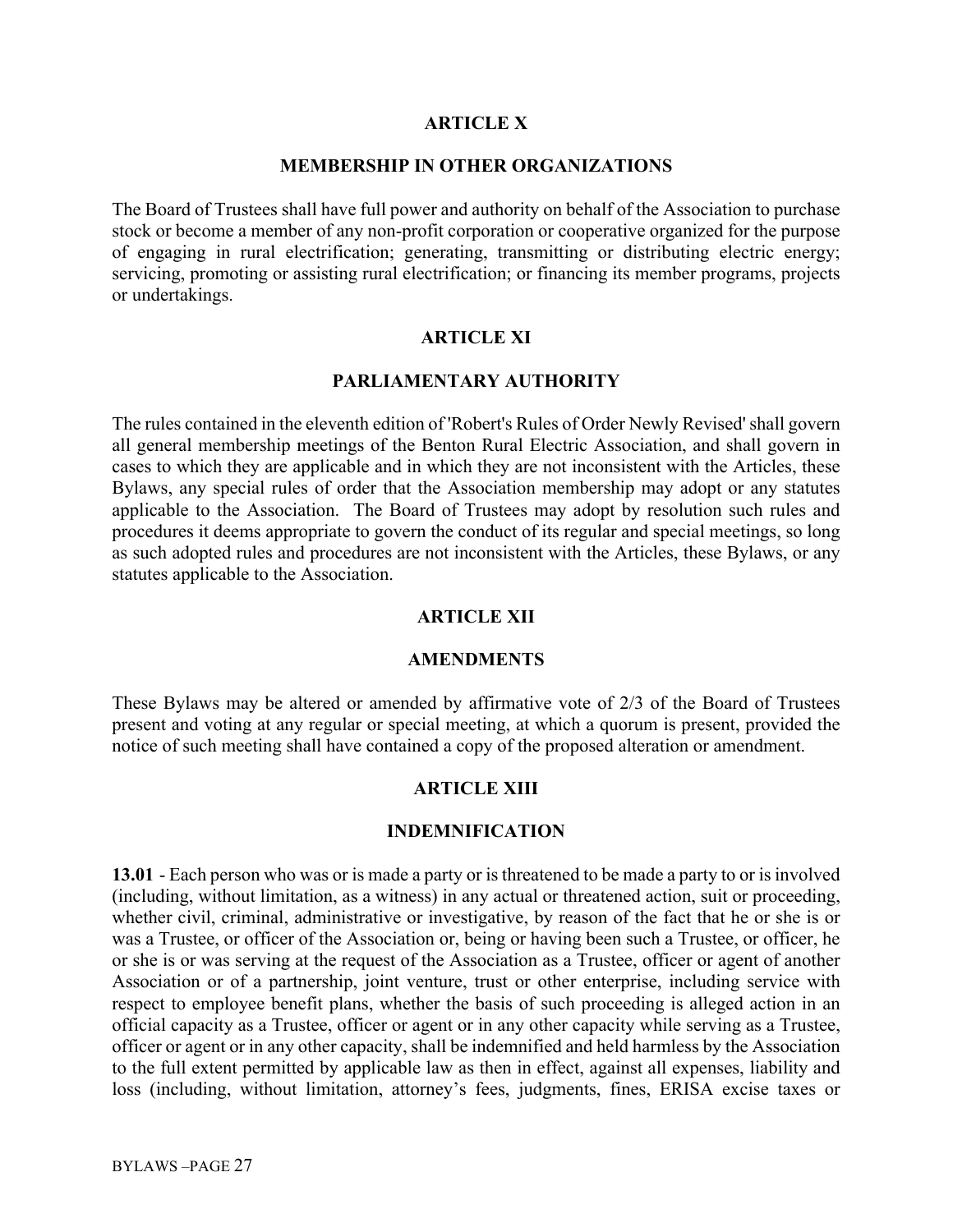penalties and amounts to be paid in settlement) actually or reasonably incurred or suffered by such person in connection therewith. Such indemnification shall continue as to a person who has ceased to be a Trustee, officer or agent and shall inure to the benefit of his or her heirs, executors and administrators. No indemnification shall be provided under this Article to any such person if the Association is prohibited by the non-exclusive provisions of the Washington Business Corporation Act or other applicable law as then in effect from paying such indemnification, or for acts or omissions that involve intentional misconduct or knowing violation of law, or for any transaction from which the trustee or officer will personally receive a benefit to which the trustee or officer is not legally entitled. The right to indemnification conferred in this Section shall be a contract right and shall include the right to be paid by the Association the expenses incurred in defending any such proceeding in advance of its final disposition; provided, however, that the payment of such expenses in advance of the final disposition of a proceeding shall be made to or on behalf of a Trustee or officer only upon delivery to the Association of the undertaking, by or on behalf of such Trustee or officer, to repay all amounts so advanced if it shall ultimately be determined that such Trustee or officer is not entitled to be indemnified under this Article or otherwise, which undertaking may be unsecured and may be accepted without reference to financial ability to make repayment.

**13.02** - The right to indemnification and the payment of expenses incurred in defending a proceeding in advance of its final disposition conferred in this Article shall not be exclusive of any other right which any person may have or hereafter acquire under any statute, provision of the Articles, Bylaws, agreement, vote of the membership or disinterested members of the Board of Trustees.

**13.03** - The Association may maintain insurance, at its expense, to protect itself and any Trustee, officer or agent of the Association or another corporation, partnership, joint venture, trust or other enterprise against any expense, liability or loss, whether or not the Association would have the power to indemnify such person against such expense, liability or loss under the Washington Business Corporation Act. The Association may enter into contracts with any Trustee or officer of the Association in furtherance of the provisions of this Article and may create a trust fund, grant a security interest or use other means (including, without limitation, a letter of credit) to ensure the payment of such amounts as may be necessary to effect indemnification as provided in this Article.

**13.04** - The Association shall indemnify employees of the Association, and may by action of its Board of Trustees, pay expenses in advance of the final disposition of a proceeding to employees and agents of the Association, both with the same scope and to the same effect as the provisions of this Article with respect to the indemnification and advancement of expenses to Trustees and officers of the Association or pursuant to rights granted pursuant to, or provided by, the Washington Business Corporation Act.